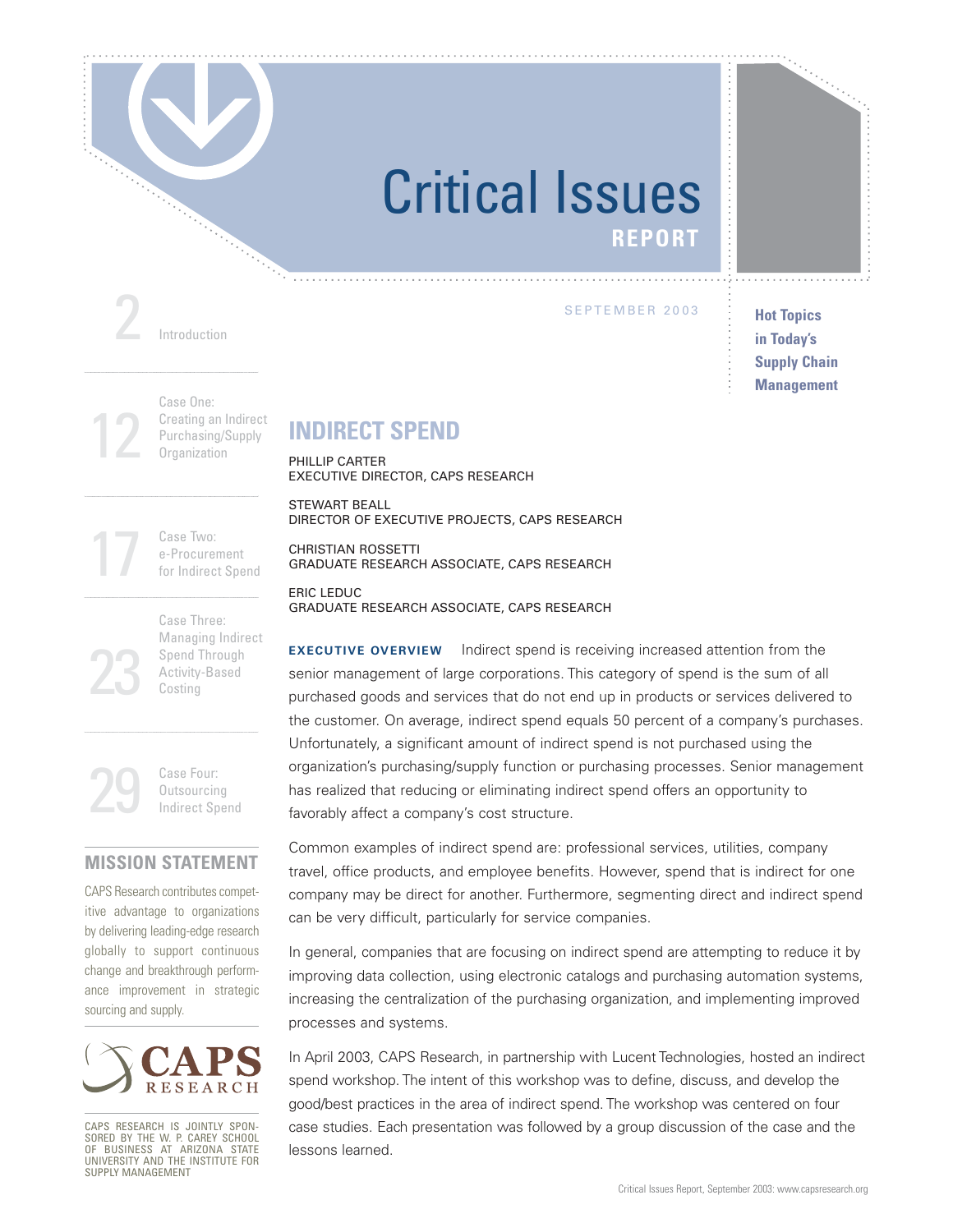Though each of the four case studies offered different methods for controlling indirect spend, they were complementary. The four cases can be summarized as:

- Organizing for indirect spend management
- Implementing systems to aggregate and leverage indirect spend
- Activity-based target costing for services
- Outsourcing the purchasing/supply function for non-strategic indirect spend

Based on these presentations and the discussions that ensued, nine enabling tactics were identified. The tactics, used individually or collectively, can assist a company in managing and controlling its indirect spend. The nine tactics are:

- 1. Zero-Based Budgeting
- 2. Pre-Budget Savings
- 3. Organizational Structure
- 4. Accounts Payable Part of Purchasing/Supply
- 5. Training Power Users
- 6. Supplier Managed E-Catalogs
- 7. Commodity Coding for Indirect Spend
- 8. One Commodity Team for a Large Supplier
- 9. Outsourcing Indirect Spend

As is true for most change management efforts, steadfast upper management support is one of the most important aspects of managing and controlling indirect spend.

**INTRODUCTION** Over the past five years, purchasing/supply groups in well-managed companies have made great strides in reducing the price of inputs. Since specific direct materials are often associated with distinct Strategic Business Units (SBUs), managing this spend is usually accomplished through center-led commodity groups, with sourcing decisions and administration occurring at the SBU. Though most companies are generally satisfied with the efforts they have made in strategically sourcing their direct goods and services, most companies are still attempting to gain comparable control and results with their indirect spend.

For the purposes of this paper, indirect spend is defined as: Any purchased good or service that does not end up in the product or service delivered to a customer. Common examples of indirect spend include professional services, utilities, company travel, office products, and employee benefits.

With increased outsourcing of non-core capabilities, the growth of the service sector, and increasing cost pressure, the importance of managing indirect spend is increasing. However, due to the localized control of most indirect spend, the problem is more complex from a managerial and administrative standpoint. Issues often arise in segmenting indirect

For the purposes of this paper, indirect spend is defined as: Any purchased good or service that does not end up in the product or service delivered to a customer.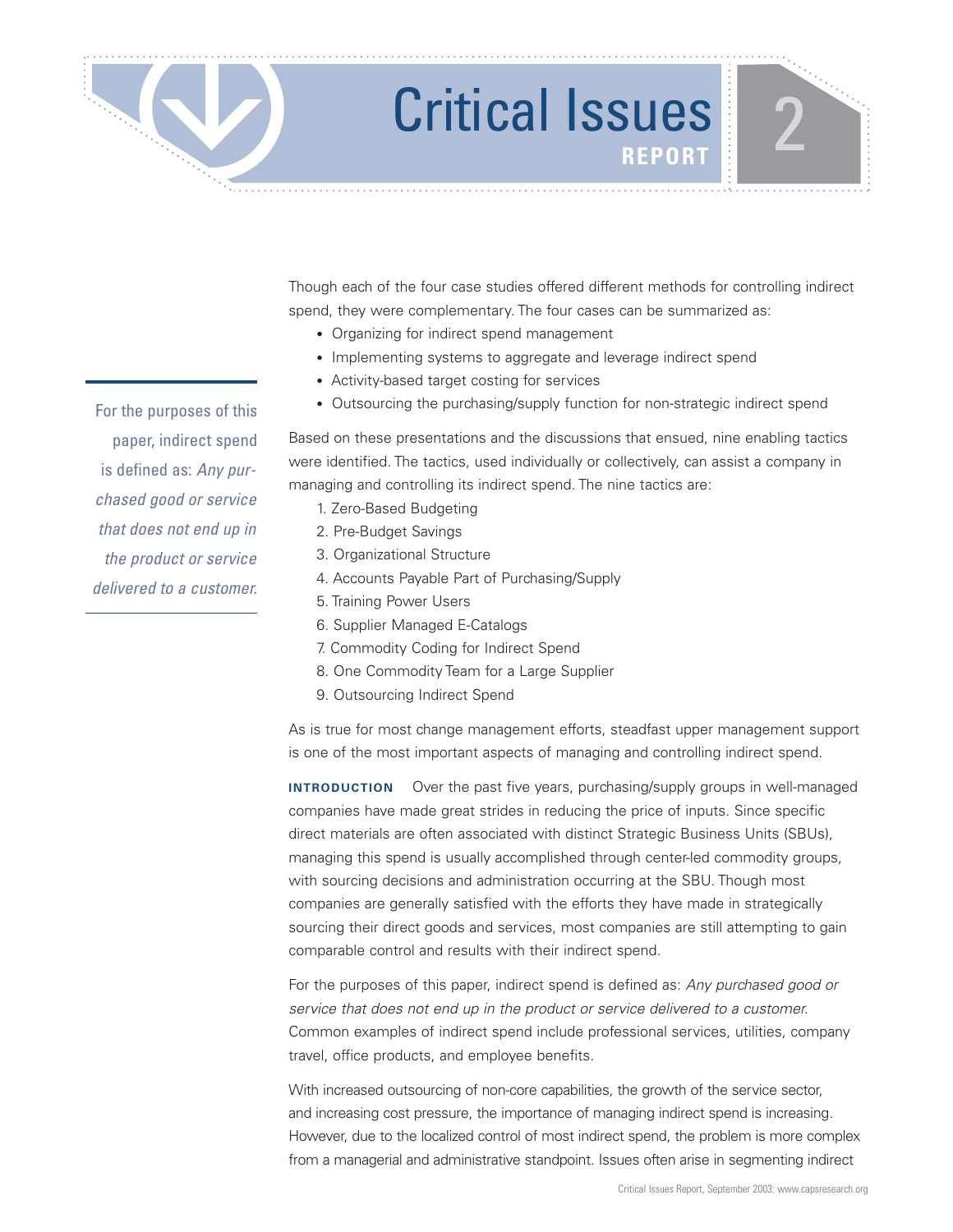spend across or between different functional areas. Another common problem is that indirect spend may be hidden in the price of direct materials. For example, if a supplier pays for shipping, the transportation cost (indirect service) is buried in the cost of the direct material.

To address these problems, companies have started to look for methods to identify, manage, and reduce their indirect spend. These methods fall into one of two categories: internal and external.

**INTERNAL METHODS** To date, the most important internal measures have been collecting and consolidating data to facilitate leveraging, restructuring the purchasing organization to establish indirect-spend accountability, automating the requisitioning/ purchasing process, and standardizing what is bought.

### Data collection and consolidation:

Sometimes, several units within one organization often unknowingly purchase the same goods and services from different suppliers (or even the same supplier) at different prices. In this situation, the corporation suffers due to loss of potential leverage with suppliers.

If indirect spend is to be leveraged, effective data collection and consolidation is critical. Company management must have a clear understanding of what goods and services are being purchased by individual SBUs. Once the overall spend is recognized and analyzed, the company can then identify goods or services that might be channeled through one or two suppliers to achieve maximum leverage. Comprehensive data collection and analysis also allow companies to recognize similar, yet slightly different, goods or services that might be standardized and aggregated to aid in leveraging.

Spend standardization and aggregation can result in a significant savings for a corporation. Therefore, developing data-gathering and analysis tools has been the foundation for many companies' indirect spend management programs.

Delta Airlines ("E-sourcing's Next Wave," InformationWeek, March 18, 2002) is one of many companies where data collection and analysis have been successful. Previously, the company's hubs had acted, in many ways, like independent business units, contracting for their own services and supplies. Employees in each SBU throughout the corporation were making deals without letting any other SBU know what those deals were. Delta finally installed a software package that revealed many areas where Delta could use its buying power to leverage discounts. Subsequently, Delta arranged contracts that saved the company millions. In just one three-month period, this contracting saved Delta \$11 million on hotel rooms alone.

If indirect spend is to be leveraged, effective data collection and consolidation is critical.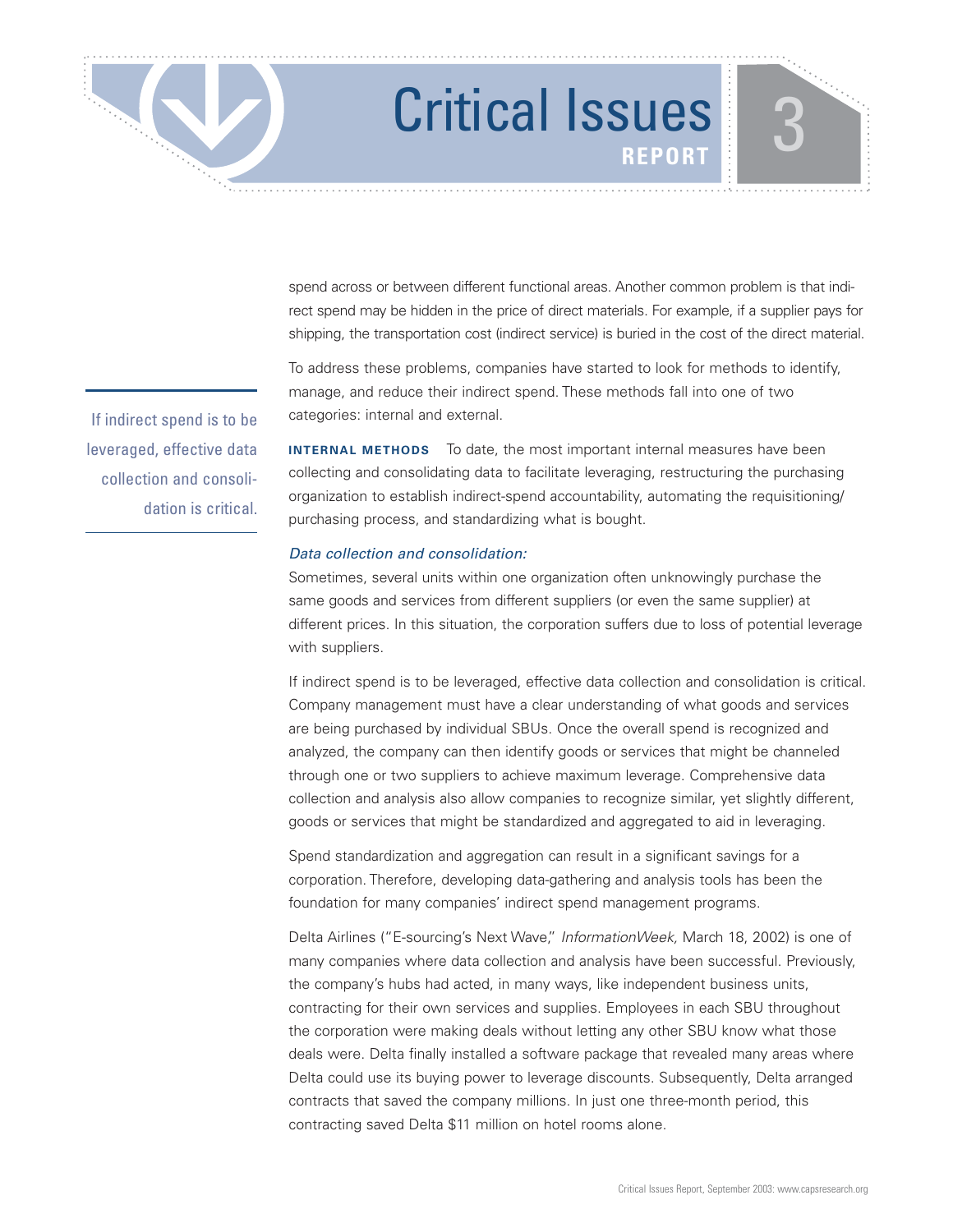Cadence Design Systems also recognized the need for good data. Cadence had an ERP system in place, but the system was unable to present the information in such a way that purchasing could understand the nuances of the indirect spend. Management therefore decided to install a software package that automated the information extraction from the ERP into a separate analysis program. As a result, Cadence recognized several opportunities for negotiating larger discounts and curtailing some of its maverick spend. One executive claimed that they "achieved ROI in a matter of weeks and have already saved millions of dollars through intelligence provided" by this implementation.

### Restructuring to establish accountability:

By gaining a clear understanding of who is spending what, where, and when, procurement managers can install procedures and/or safeguards that deter and control maverick spend.

Establishing supply management structure and setting up accountability for indirect purchases are closely connected with data collection and consolidation. By gaining a clear understanding of who is spending what, where, and when, procurement managers can install procedures and/or safeguards that deter and control maverick spend. At that point, the delegation of responsibility for cost saving is critical. Such delegation includes setting up a chain of command that can respond with appropriate authority when demanding that protocol be followed. Case One details the design of a center-led indirect purchasing organization. With the flexibility to allow different regions to make localized decisions, this structure appears to be a good fit with the indirect sourcing needs of most large organizations.

The Bayer Corporation ("'Money Rooms' Attack Bayer's Indirect Spend," Purchasing, November 1, 2001) provides another example of how a company can restructure its processes and responsibilities to manage indirect spend in a non-centralized structure. In tackling its indirect spend concerns, Bayer initiated a program it called the "Money Room." This program established "money rooms" in plants or administration units that act as control centers for the purchasing department. Indirect spend is typically mapped out into 20 to 25 areas (columns) and are linked to days of the month (rows). Each day all requests for materials are sent to this room, where they are charted. At a given time (which varies according to the needs of the SBU) control personnel meet to discuss that day's requisitions. If the requisitions meet that day's target spend and no foreseeable savings can be made, the orders are placed. If the day's requisition exceeds the target, the control personnel are responsible for finding ways of reducing or eliminating the projected spend. This can be done through consolidating SKUs for more leverage, delaying purchases, or by whatever means that the purchasing department seems reasonable. A control person is designated to manage this process and take responsibility for his or her SBU. Control persons are also expected to bring costs down to 80 percent of the historical figures. Finally, the control persons are rotated every three to four months to bring fresh ideas to the program. Bayer reports that this program saved 46 percent at one location.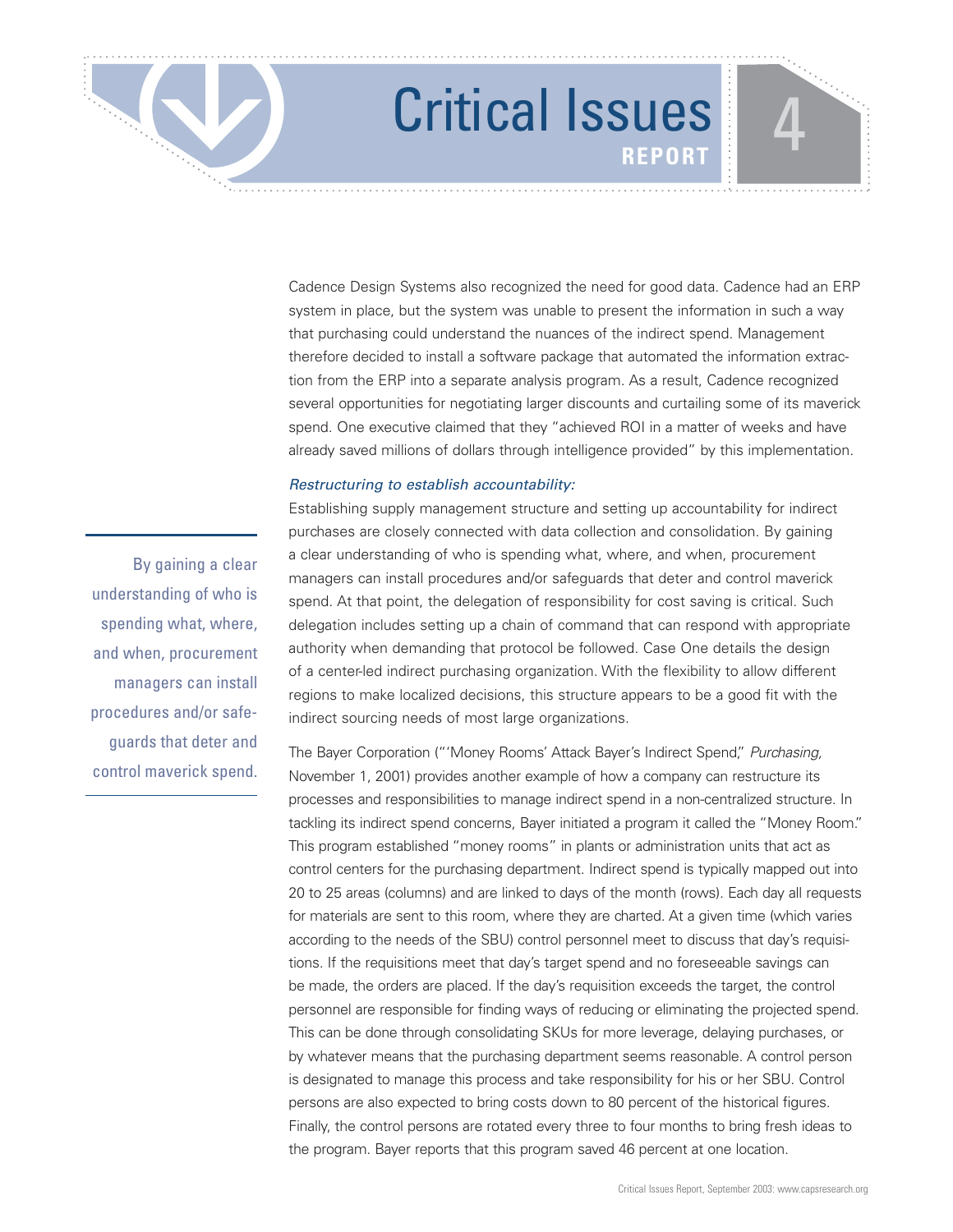### Automating the requisition/purchasing process:

Companies have automated the purchasing process with electronic requisitioning, routing, approval, and purchase order/release creation. Such automation also facilitates receiving by automatically checking receipts against the invoice and purchase order. Finally, once the supply or service is complete, the automation can also ensure that payment is made. All of this saves time and money. As one executive from Miller Brewing points out, "This allows procurement managers more time to focus on the strategic areas of buying rather than having to worry about the mundane tasks associated with the various buying procedures."

### Standardization:

Coupling automated purchasing systems with e-catalogs can support standardization and aggregation of indirect spend. By limiting requisitioners to the catalogs of goods and services already under contract from selected suppliers, volume commitments can be achieved and maverick spending reduced. Some companies have gone so far as to insist that every indirect goods purchase made off-catalog must be submitted to an executive for approval. Case Two provides valuable insight into implementing and using automated purchasing systems.

**EXTERNAL METHODS** Successful external methods for managing and reducing indirect spend include reverse auctions, consortiums, and outsourcing.

### Reverse auctions:

The popularity of reverse auctions continues to grow in scope and impact in the indirect buying arena (projected to increase 10 to 15 percent a year). Among the many reasons for this is that reverse auctions allow buyers and suppliers to economically communicate in real time, worldwide, via the Internet. Buyers are seeing substantial price reductions from reverse auctions. Some indicate they are seeing an average price savings of 10 to 20 percent. Although some question the sustainability of such savings, reverse auctions continues to have a significant impact for many companies. In addition, reverse auctions also has the potential to reduce the sourcing cycle-time by as much as 40 percent (The Role of Reverse Auctions in Strategic Sourcing, CAPS Research, 2003).

### Consortiums:

One of the growing trends for improving buyers' leverage is the use of consortiums. Consortiums allow buyers from various businesses the opportunity to pool their buying power to reduce prices. Some companies, such as Raytheon, have been so successful at building and managing consortia that they can generate revenue by charging smaller businesses a service fee for using their consortiums ("Linking Supply Chains Saves Raytheon \$400 million," Purchasing, August 2001).

By limiting requisitioners to the catalogs of goods and services already under contract from selected suppliers, volume commitments can be achieved and maverick spending reduced.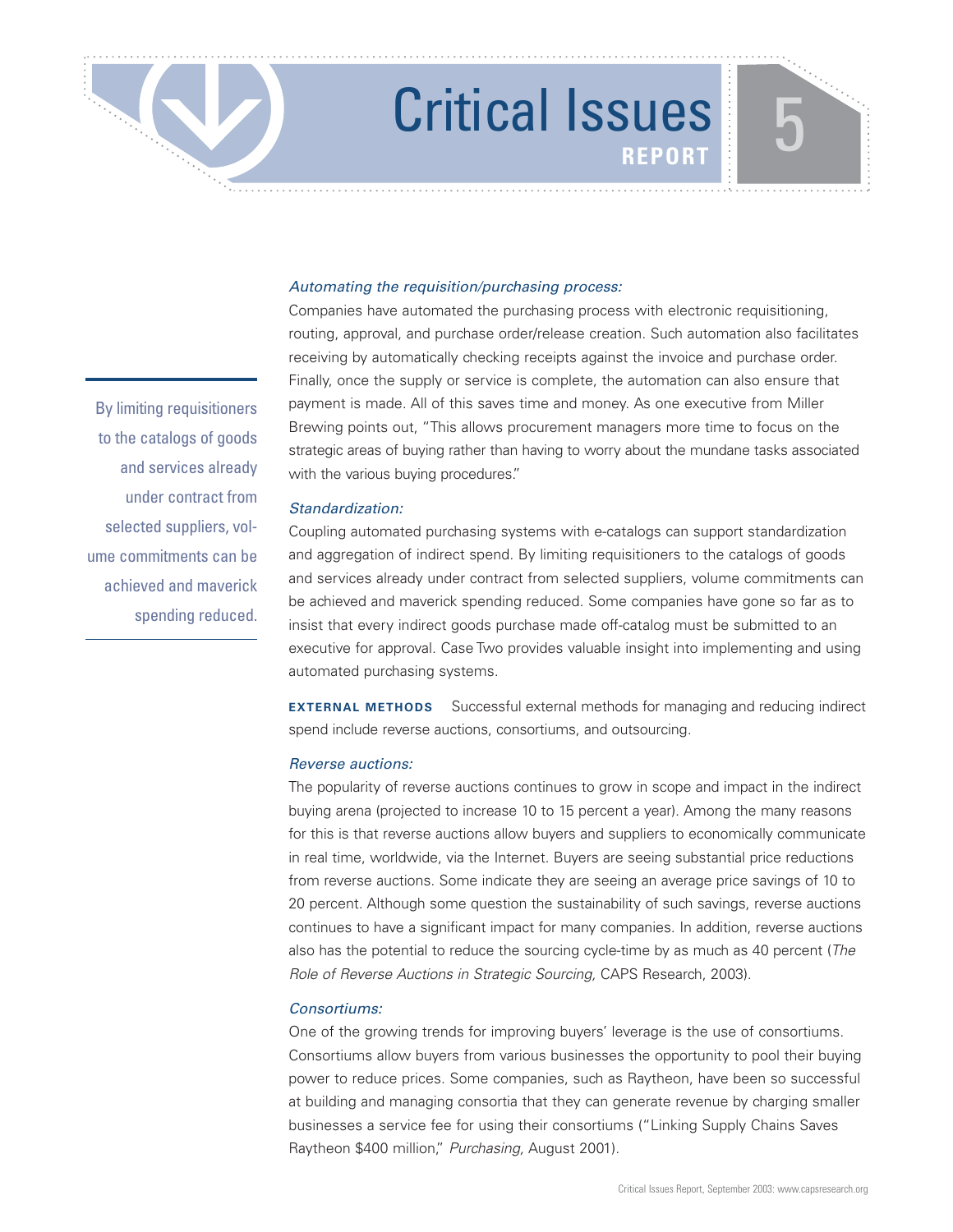Though the use of consortiums is growing, there can be problems with consortium management. Often one of the most challenging problems is getting the individual members to agree on exactly what is to be collectively purchased. Therefore, it is not uncommon for negotiations to be lengthy and intense, sometimes resulting in the decision to end the consortium altogether. Because of this and other problems, consortiums are often run by an independent third party. In this arrangement the buyers supply the third-party management team with specifications for the products they require. Consortium leaders then return with a product list that they feel best matches the needs of all the participants ("Consortium Procurement—A Look Inside," Inside Supply Management®, July 2002).

### Purchasing outsourcing:

Finally, some companies have outsourced their indirect spend altogether. Harley-Davidson (H-D) provides an example of this ("Harley-Davidson Looks to Suppliers for Cost Savings," Purchasing, April 2000). H-D managers wanted to better manage indirect spend, but instead of ramping up their procurement department, they decided to outsource all of their indirect purchases to three reliable suppliers. In order to do this, H-D procurement went through a lengthy search for those outstanding suppliers whom they thought could handle this responsibility. They selected four suppliers (three of which agreed to the deal). These three suppliers then became responsible for making sure that all H-D indirect purchasing needs were met. They could either provide the needed supplies/services through their own company or buy from another company, as long as the supplies and services were available when needed.

This program saved the company \$4 million in the first year of implementation. H-D management expects this program to save \$51.8 million over five years. (Case Four provides an in-depth discussion of another outsourcing example.)

**SIZE AND NATURE OF INDIRECT SPEND** CAPS Research has done extensive benchmarking defining the size of indirect spend within and across industries. The average indirect spend for a Fortune 500-size company, excluding service companies, is 50 percent of the total spend. The percentage of indirect spend varies by industry, from a low of 35 percent to a high of 60 percent (see Figure 1).

The average indirect spend for a Fortune 500-size company, excluding service companies, is 50 percent of the total spend.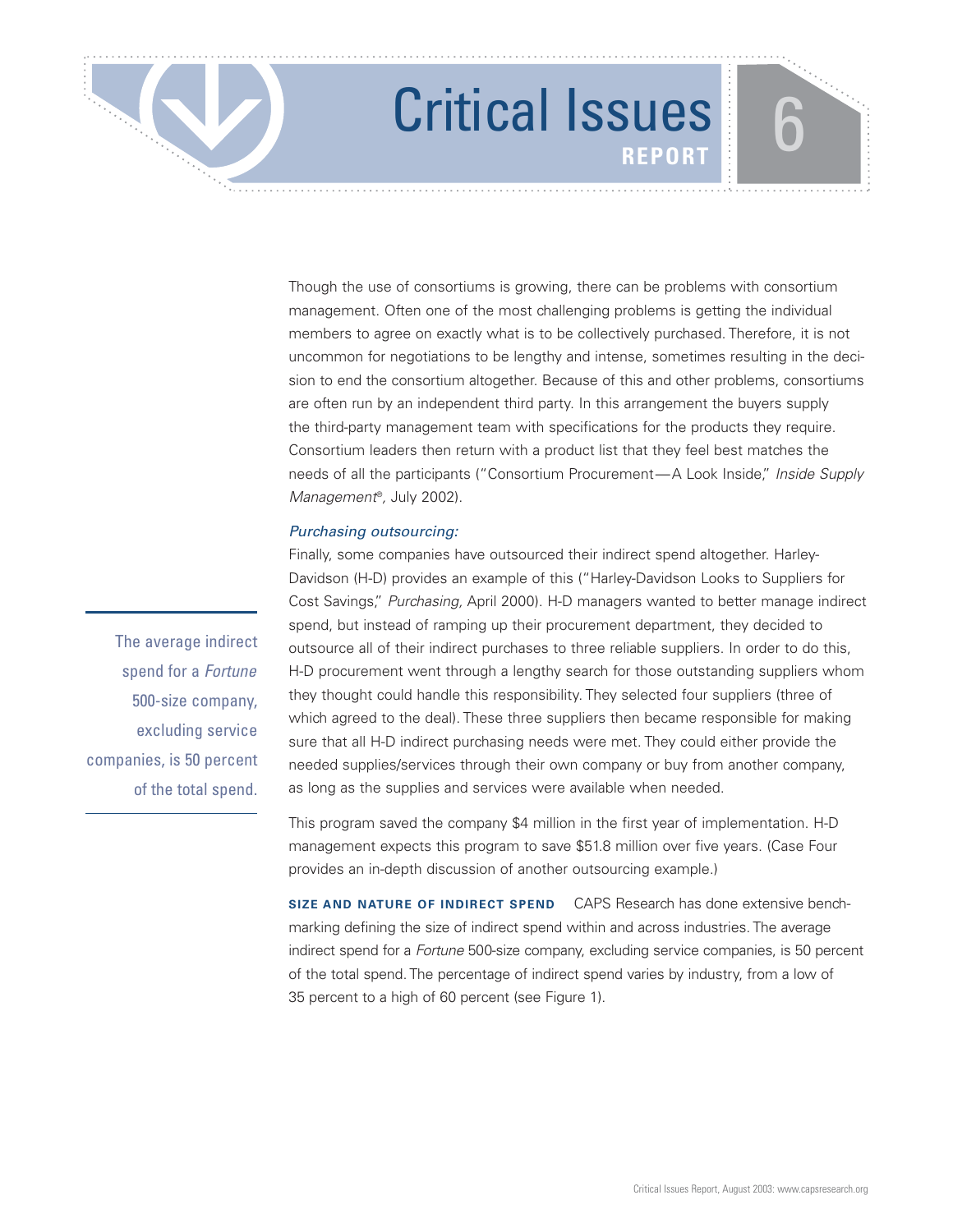**FIGURE 1 BREAKDOWN OF SPEND BY INDUSTRY**

 $\overline{0}$ 10 20 30 40 50  $60$ 70 Aerospace/ Defense Contracting/ DOE Contracting Chemical Petroleum Consumer Products General Manufacturing & Mining Utilities/ Engineering Construction Total Group Direct Indirect & Services

As companies continue to outsource non-core capabilities and bundle services with their products, the delineation between direct and indirect spend is becoming blurred.

> As companies continue to outsource non-core capabilities and bundle services with their products, the delineation between direct and indirect spend is becoming blurred. For example, if a computer manufacturer also offers consulting services, should consultant travel be classified as a direct or an indirect spend item? Controlling spend that is difficult to identify, quantify, and assign to particular users is challenging for all companies.

CAPS Research studies indicate that the percentage of firms for which indirect spend is managed by purchasing/supply varies by category from 15 percent for real estate to 65 percent for MRO (see Figure 2). Overall approximately 75 percent of indirect spend is managed by purchasing/supply.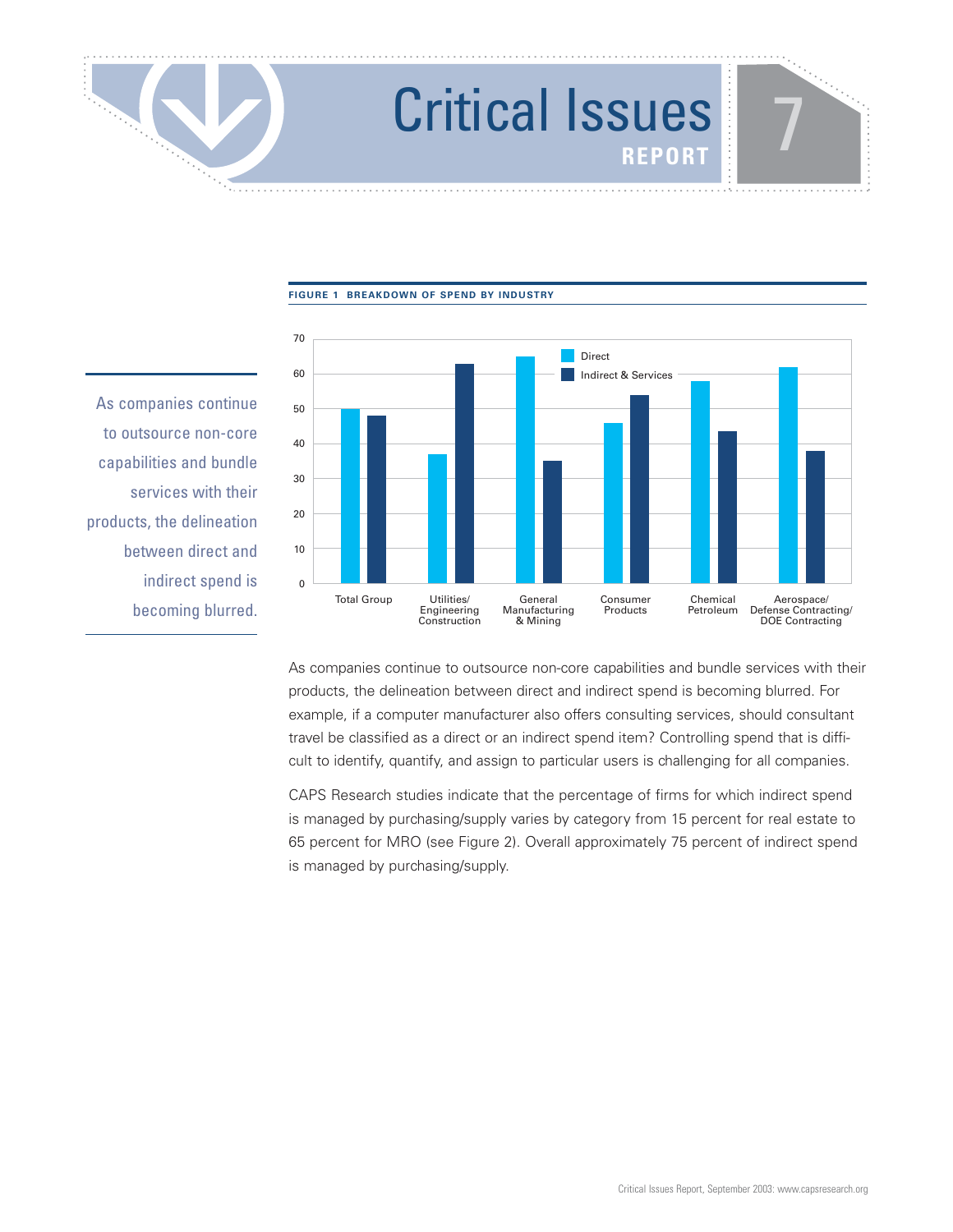### **FIGURE 2 PURCHASING/SUPPLY CONTROL OF INDIRECT SPEND CATEGORIES**



However, even though a category of spend may be managed by purchasing/supply, it is likely that much of it is not fully under control. This lack of control results from:

- 1. the relatively high amount of maverick spend that occurs in most companies, and
- 2. the difficulty in identifying indirect spend.

Furthermore, there is strong evidence that the percentage of indirect spend items that are strategically managed is quite low.

**INDIRECT SPEND ISSUES** Previous research has identified the following issues that are closely associated with indirect spend:

- E-tools
- Buying services
- Organizational form
- Reverse auctions
- Spend analysis
- Tracking and capturing savings
- Commodity strategies
- Spending
	- ▲ Off contract
- Not with preferred suppliers
	- ▲ Cataloging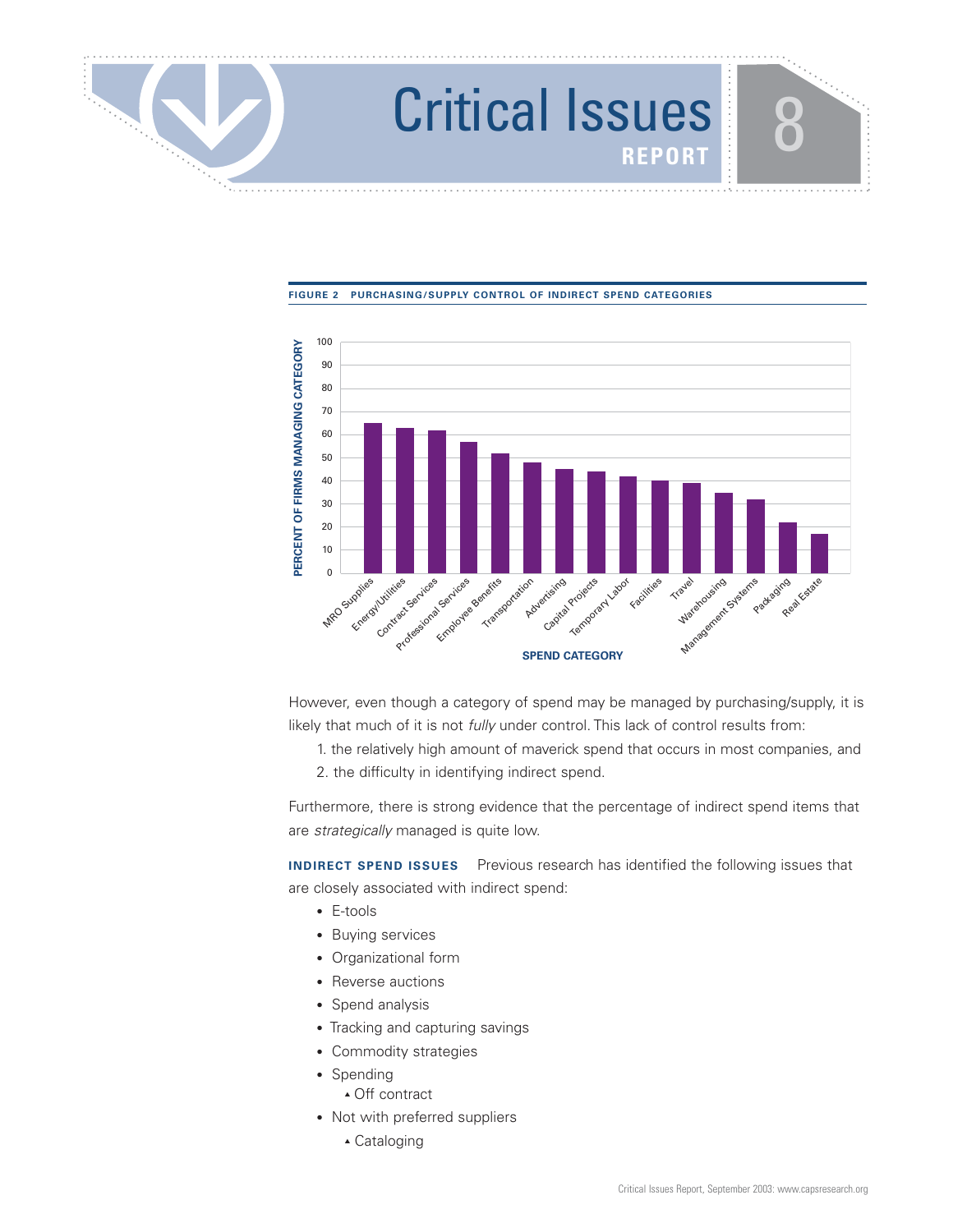Several companies stated that they forced 5 to 10 percent budget reductions on all indirect items.

At a recent Partnership Research Conference, four companies presented processes, tools, and techniques that they have used to address these issues. Each company had a novel approach for addressing one or more of the problems associated with indirect spend. When these four cases are combined, they present a comprehensive picture of the strategies and tactics that can be employed to reduce the cost of indirect goods and services.

**ENABLING TACTICS/STRATEGIES** Key enabling tactics that were identified in the case studies and in the group discussions are summarized below. The cases that follow provide greater detail and place the tactics in context of the firm that engaged them.

### 1. Zero-Based Budgeting

Tracking and capturing the savings achieved by purchasing/supply is very difficult to accomplish in most organizations. One method to address this issue is zero-based budgeting. This method forces SBUs to start with the same budget they had in the previous planning cycle. Once the budget is prepared, purchasing/supply examines the spend categories and looks for cost-saving opportunities. If opportunities are found and lower-cost contracts signed, the SBU must "write a check" to the CFO for the amount of the savings.

### 2. Pre-Budget Savings

Another approach to capturing negotiated savings is forced budget reductions. Several companies stated that they forced 5 to 10 percent budget reductions on all indirect items. SBUs then had the option of:

- Negotiating price reductions on current volumes
- Aggregating spend within or across SBUs and using the resulting leverage to gain price concessions
- decreasing demand
- Using a combination of the above approaches

In general, most companies try to cut back on demand. Though this may be a desirable strategy for certain items, it could have a negative long-term effect. For example, if purchasing cuts back on supplier visits, supplier management efforts may be hindered.

### 3. Organizational Structure

One of the most important decisions purchasing/supply can make regarding indirect spend is the structure of its indirect purchasing/supply group. The debate about centralized, decentralized, and center-led organizations is one of the oldest in purchasing/supply. Case One details the design of a center-led organization. With the flexibility to allow different regions to make localized decisions, this structure appears to be a good fit with the indirect sourcing needs of most large organizations.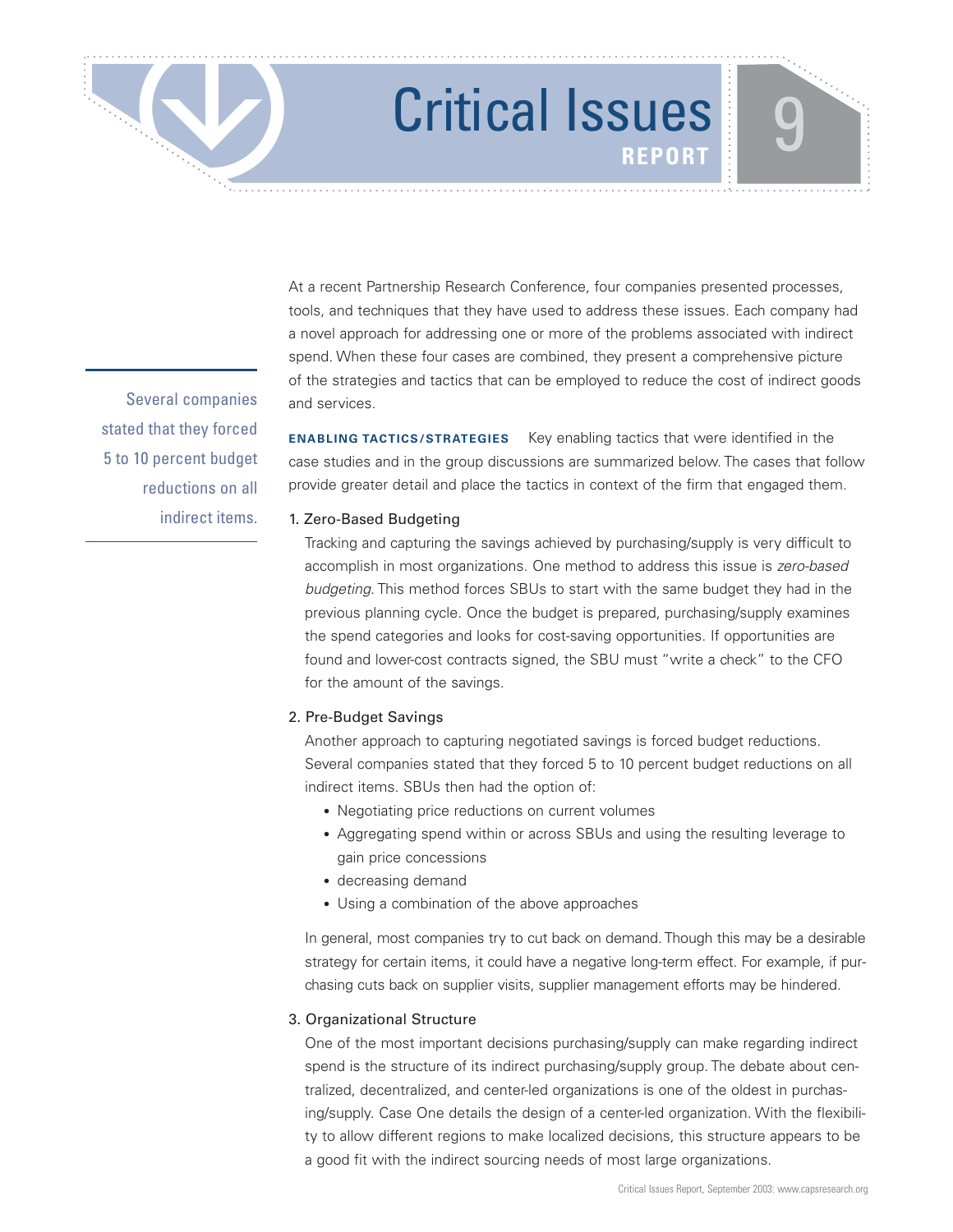### 4. Integrating Accounts Payable into Purchasing/Supply

Several companies had integrated accounts payable into the purchasing/supply organization. This change addressed one of the more pressing problems with indirect spend, namely contract compliance. This arrangement gave purchasing/supply the power not to pay for indirect items that were bought off contract. To have the bill paid, the SBU is forced to speak to the CFO, an embarrassing and rarely repeated process.

### 5. Power Spenders

"Power spenders" are those individuals in the corporation that control large amounts of indirect spend. These individuals typically have positions of great authority within the corporation or SBU. Due to their authority and the volume of the spend they control, purchasing/supply often has a hard time getting power spenders to comply with purchasing/supply policies. Several companies reported that properly training power users is key to controlling their spend. This training includes information on general strategic sourcing strategies and specific information on the strategies and tools employed for indirect spend. Once trained, the enlightened power spenders are usually willing to comply with contracts and play a proper role in reducing indirect spend. In fact, power spenders often became great champions of strategic sourcing.

Power spenders typically are allowed to find new suppliers and negotiate new deals as they see fit. However, they are also responsible for finding and leveraging sourcing opportunities for the corporation as a whole. Though this policy is somewhat difficult to manage, training power spenders can yield significant savings without incurring the political price associated with explicitly cutting or controlling their budgets.

### 6. Supplier Managed E-Catalogs

E-catalogs, coupled with automated requisitioning and purchasing systems, help companies ensure compliance to contracts. However, most of the participants stated that creating and maintaining inhouse e-catalogs is extremely costly and difficult. In general, there was a consensus that, if possible, the company should rely on supplier-managed e-catalogs.

### 7. Commodity Coding for Indirect Spend

Most of the group agreed that assigning and maintaining commodity codes for indirect goods and services is extremely difficult. Indirect goods can often be logically coded in different ways (e.g., batteries could be coded as electrical devices or energy devices). This leads to inconsistent coding or no coding ("other" and "miscellaneous" are the two most often used codes).

Supplier coding is also a challenge. Large suppliers of multiple indirect items often have multiple shipping and billing addresses, resulting in multiple codes being

"Power spenders" are those individuals in the corporation that control large amounts of indirect spend. These individuals typically have positions of great authority within the corporation or SBU.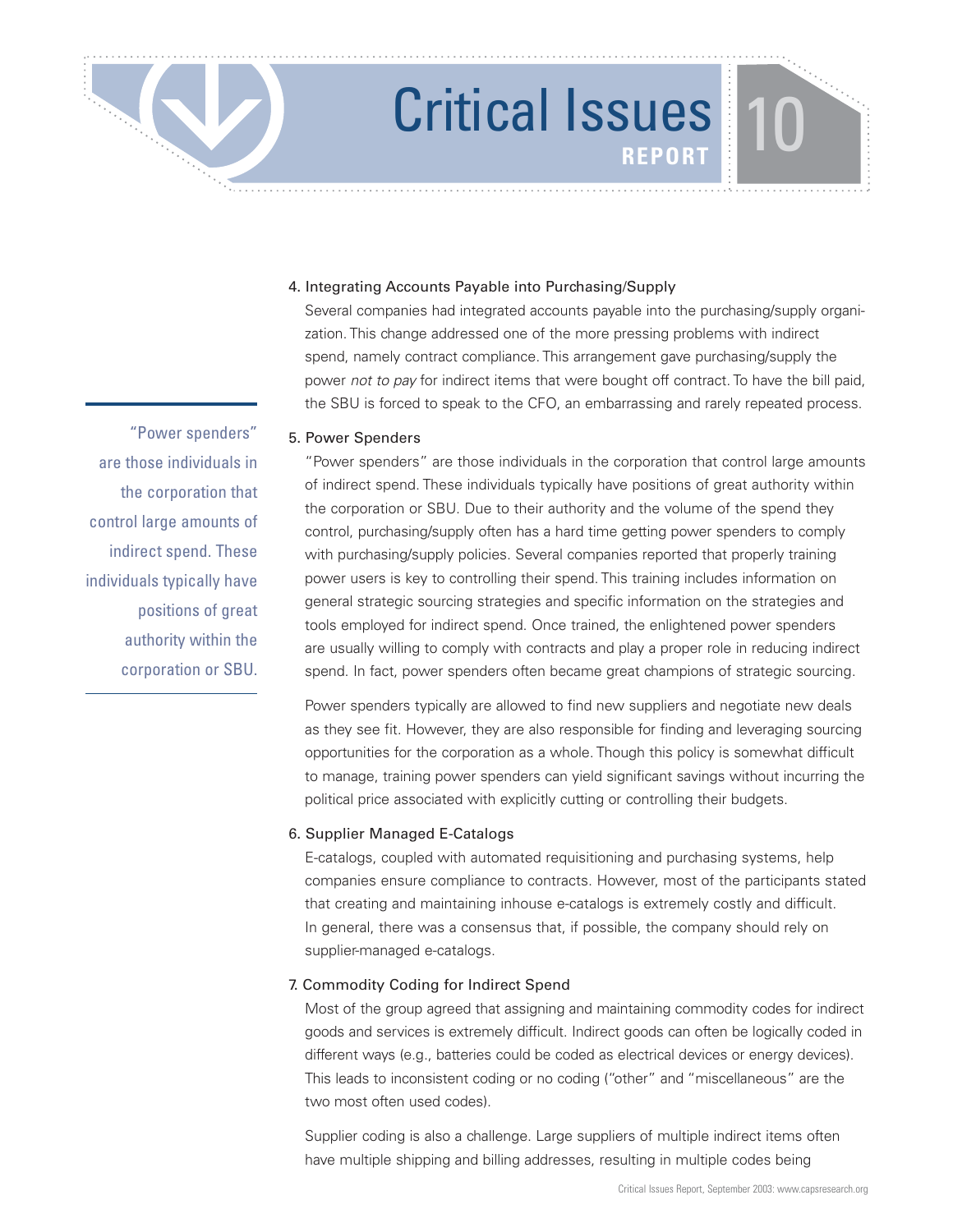assigned to the same supplier. This masks the size of the total spend with the supplier and hinders the buying company from fully leveraging its spend with the supplier.

To help counter these problems, the group recommended limiting commodity codes to a few levels. This makes it easier for the end user to properly identify commodities and to reduce the search time for the "perfect" code.

### 8. One Commodity Team Assigned to Large Suppliers

Many challenges can occur when purchasing from large suppliers with a diverse product offering. These challenges include commodity coding and standardizing prices, terms, and conditions. One interesting solution is to assign a specific commodity team to work with each large supplier. When another buying team is considering using this supplier, a team member assigned to this supplier is brought in to assure that existing contracts with standardized prices, terms, and conditions are used by the buying team. This approach helps the buying company counter the common "divide-and-conquer" strategy used by large suppliers.

### 9. Outsourcing Indirect Sourcing

Although outsourcing part of purchasing/supply can be controversial, it can bring big benefits. One of the presenting companies (see Case Four) decided to outsource the sourcing of its non-strategic indirect spend. This bold move had a number of benefits. The first was an up-to-date e-catalog that was implemented in a matter of months. The second was ironclad control of indirect spend with real-time data. The third was a great reduction in the cost of indirect goods and services. And lastly, the company was able to reduce its headcount. Several participants expressed some concern about having a third party manage 25 percent of a company's total cost of goods sold. One particular concern was that the stellar service level provided by the outsourcing partner might diminish if the partner took on significant new customers.

### **CASE REPORTS**

Four cases were presented that highlight some important methods and management techniques for managing indirect spend.

The first case stresses the importance of having a purchasing/supply organization designed around the acquisition of indirect goods and services. With a focused organization and the backing of upper management, the strategic goals of the company can be matched to the sourcing methods employed by the indirect sourcing group.

The second case demonstrates the important role that purchasing automation/information systems can play in managing indirect spend. Once installed, these systems allow





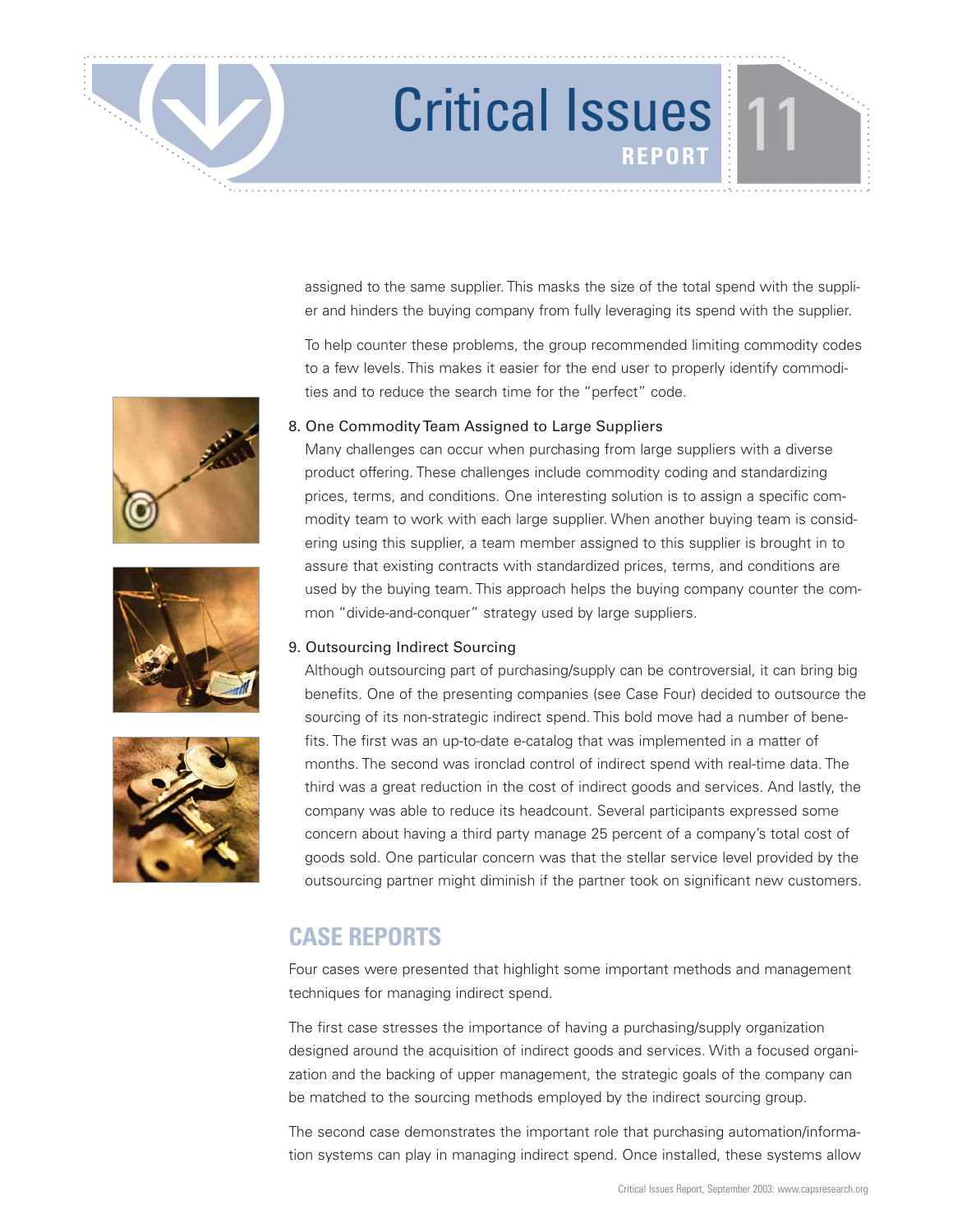a firm to acquire spend data and facilitate contract compliance. However, this case also brings to light problems associated with implementing IT systems across multiple firms in multicultural environments.

The third case illustrates an effective method for buying complex services. Advertising, legal services, IT services, and management consulting are all labor-intensive services, the results of which are difficult to quantify. However, by understanding the cost structures of the industry and of the company performing the service, the buying firm can greatly improve its position. With detailed "should-cost" information and contracts that favor open disclosure, the buying company can identify those firms with the best service and cost.

Lastly, the fourth case shows that if dramatic results are needed quickly, there are third parties that are capable of helping a company greatly reduce its indirect spend. Business Process Outsourcing partners are capable of installing fully functional e-catalogs in a matter of months. Further, the new catalog and spend information can be used to strategically manage indirect spend, reducing costs quickly. Also, the company's spend can be aggregated with that of other companies, creating greater leverage and savings than the company could achieve on its own. However, this case also highlights the risks associated with turning part of the purchasing/supply organization over to a third party.

### **CASE ONE CREATING AN INDIRECT PURCHASING/SUPPLY ORGANIZATION**

Case One is a large consumer and industrial goods provider with 2002 sales of approximately \$16 billion worldwide, more than half of which is derived from international operations, and earnings of approximately \$2 billion. The company has approximately 70,000 employees worldwide and produces more than 80,000 products.

With \$3.8 billion in indirect spend, purchasing/supply is challenged to effectively leverage this spend across geographically and functionally disperse operations to help the corporation achieve its overall goals. Purchasing/supply is seen as a growth engine for the company and is expected to lead cost-reduction efforts to generate cash for product development, acquisitions, advertising, and merchandising.

The company's approach to this challenge includes revamping its organizational structure and elevating the role of purchasing/supply. The new corporate structure has the following functions:

- Business Development and Corporate Services Research and Development
- Engineering, Manufacturing, and Logistics Human Resources
- 
- Legal Affairs and General Counsel
- 
- 
- Finance Marketing

Purchasing/supply is seen as a growth engine for the company and is expected to lead costreduction efforts to generate cash for product development, acquisitions, advertising, and merchandising.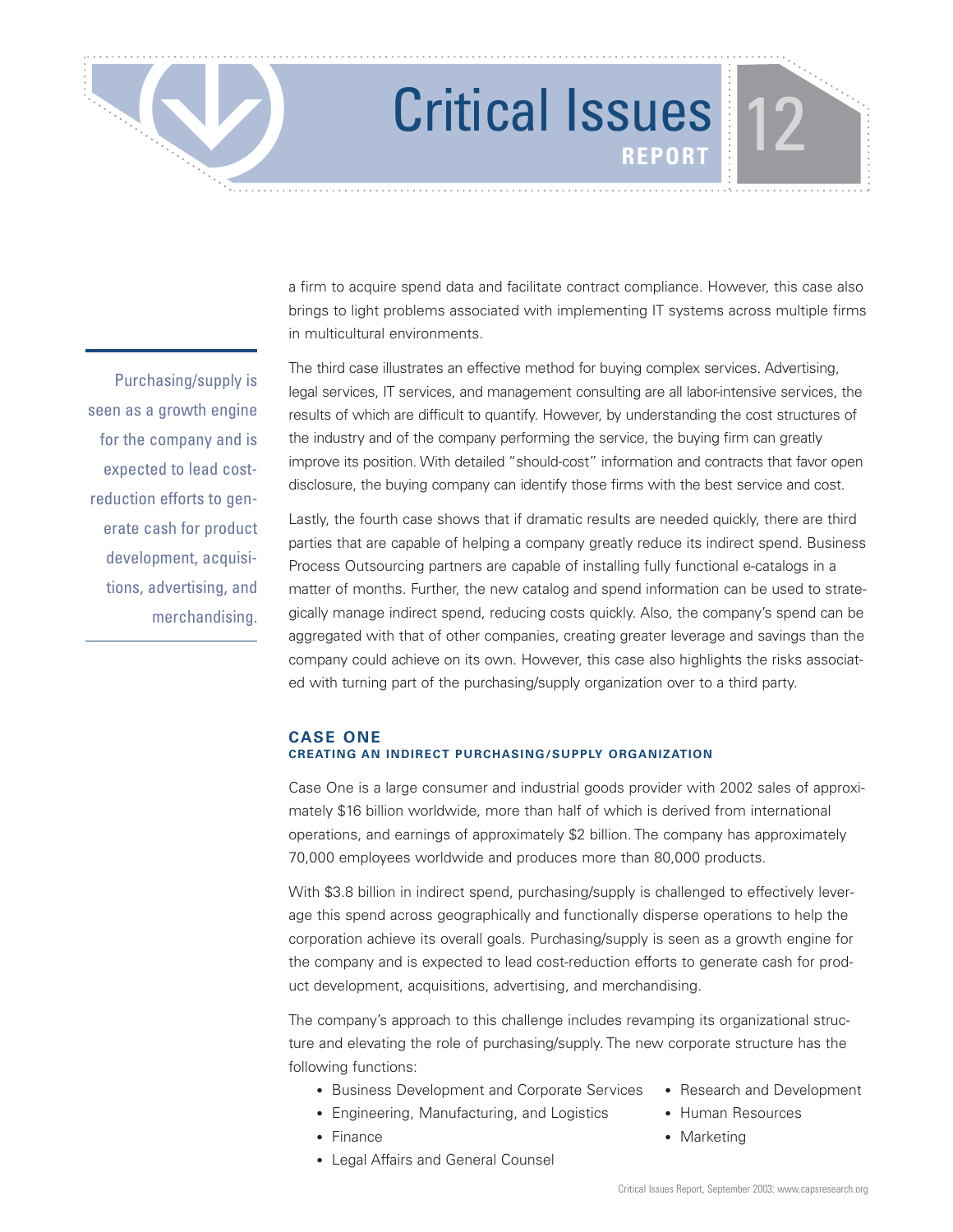

**PURCHASING/SUPPLY ORGANIZATION** Purchasing/supply resides within the Engineering, Manufacturing, and Logistics group and is divided into six groups as shown in Figure 3. Indirect purchasing/supply responsibility resides at the director level and is organized as shown in Figure 4.

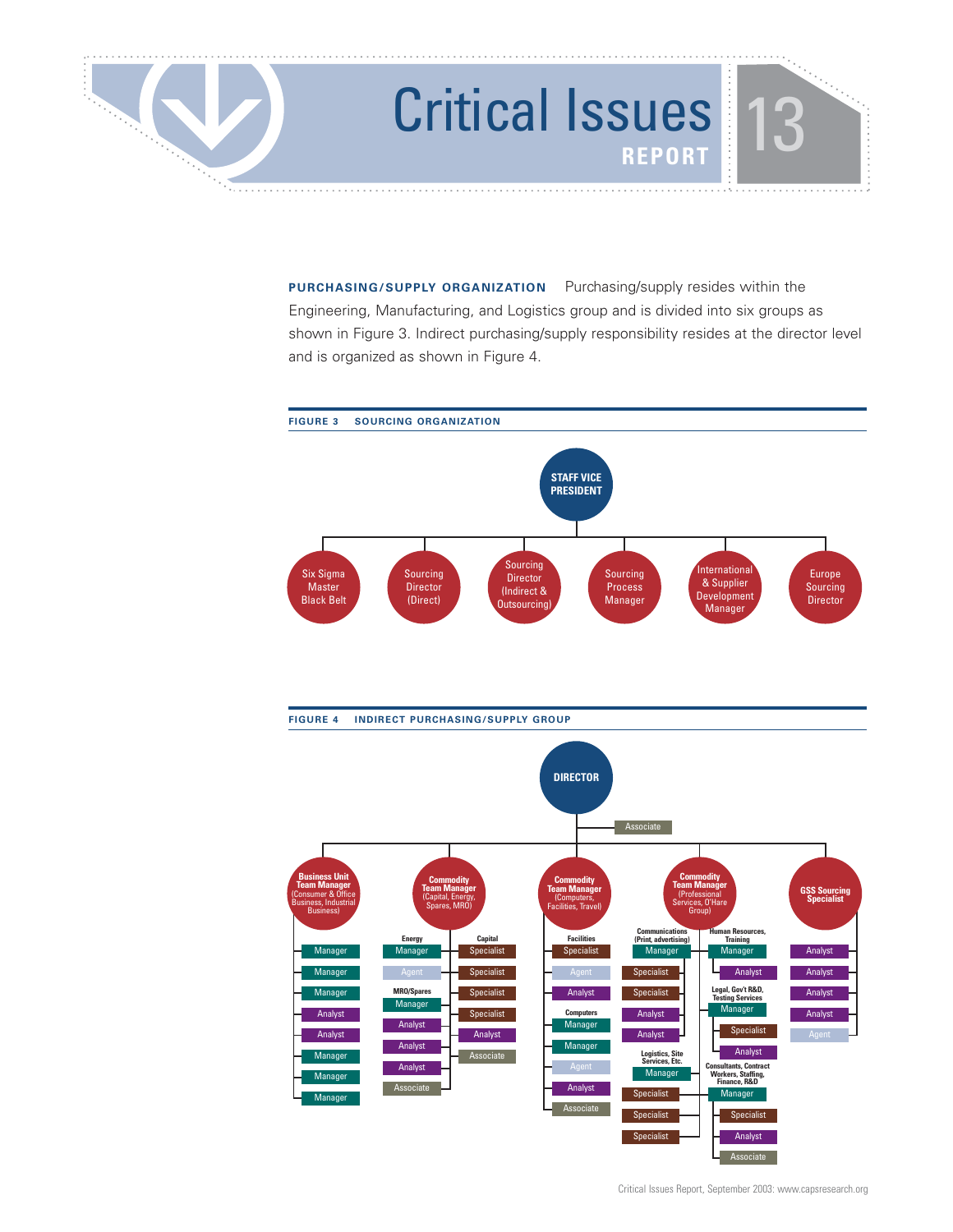This group is responsible for the \$3.8 billion in indirect spend. Indirect spend encompasses a wide variety of categories. Figure 5 provides a breakdown of the company's indirect spend.

The company has integrated its global needs within the structure of its global commodity teams, an especially interesting approach.



Figure 4 indicates that the indirect purchasing/supply group is divided into five teams. The first team supports specific business units. Three teams are responsible for specific commodities. The fifth team is responsible for global purchasing/supply. The company has integrated its global needs within the structure of its global commodity teams, an especially interesting approach. The remainder of this case discussion focuses on the commodity teams.

**GLOBAL COMMODITY TEAMS** The company has 60 global commodity teams that cover 14 major commodities, including direct and indirect goods and services. These teams, though geographically disperse, interact frequently in bi-weekly meetings designed to increase knowledge and share information. The teams also file sourcing progress reports monthly to senior purchasing/supply managers.

There are three distinct roles within the team. The first is the Commodity Team Leader, whose responsibilities include:

- 1. Achieve results through:
	- a. Strategy development
	- b. Working knowledge of tactics and tools
	- c. Supplier selection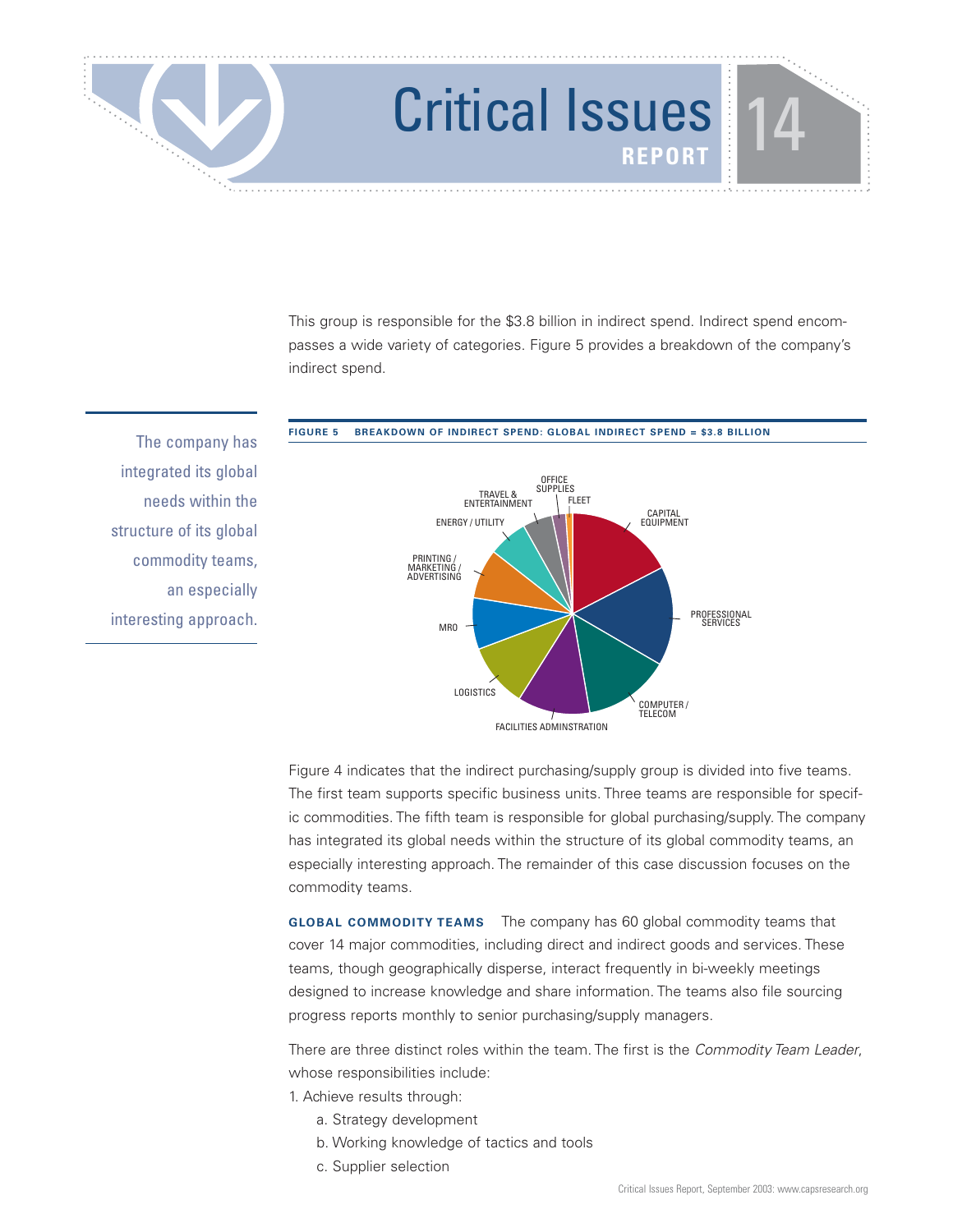- d. Contract negotiations
- e. Strategic supplier management
- f. Global targeted results
- 2. Work with business units and staff groups to develop and implement global commodity strategies to achieve deflationary pricing.
- 3. Lead, influence, interface, and represent the global commodity team to senior management, clients, suppliers, and customers.
- 4. Develop and implement global sub-commodity teams and assure strong global integration.
- 5. Assure effective utilization of the Global Strategic Sourcing (GSS) process.
- 6. Lead supplier development and supplier qualifications for "corporate" suppliers and review all supplier Six Sigma initiatives.
- 7. Act as area coordinator for home location (share purchasing practice with sales group to give them a heads up when policies change).

The second role is Area Commodity Coordinators who are responsible for the geographic regions of North America, Europe, Latin America, and Asia. The Area Commodity Coordinators oversee IT, logistics, MRO/OEM and supplies, travel, and professional services purchases within each of their assigned regions. Each Area Commodity Coordinator reports to a lead in North America and has the following responsibilities:

1. Represent his/her area on the Global Commodity Management Team on the following topics:

- a. Strategy development
- b. Tactics and tools
- c. Supplier selection
- d. Contract negotiations
- e. Strategic supplier management
- f. Area targeted results
- 2. Be knowledgeable of commodity, supply base, and company's requirements in the purchasing area.
- 3. Lead the implementation of global purchasing/supply strategy in his/her area and provide leadership for local purchasing/supply people to ensure the desired results for assigned commodity.
- 4. Communicate commodity needs to sourcing engineers in cost-competitive countries.

The third role is *Sourcing Engineers* in cost-competitive countries. The company has launched an initiative to expand purchasing/supply to low-cost regions, which is expected to provide a 15 percent cost savings. In order to accomplish these goals, the Sourcing Engineers are responsible for:





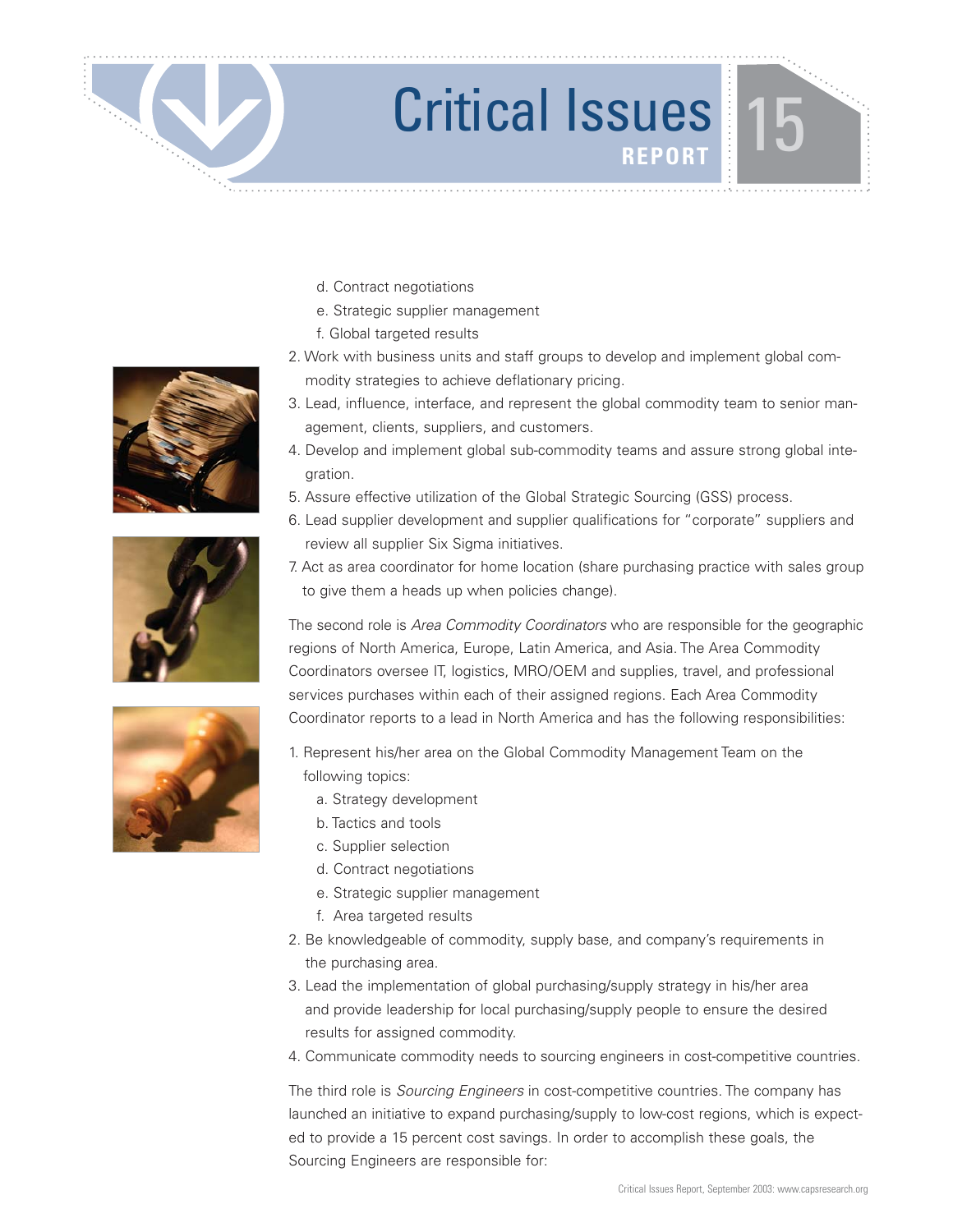

- 1. Support of the Global Commodity Management Teams (direct, indirect, and outsourced manufacturing)
- 2. Identification of lower-cost suppliers
- 3. Qualification of lower-cost suppliers
- 4. Management of new suppliers to achieve cost-reduction objectives

**FEET ON THE STREET** Sourcing Engineers employed in low-cost regions are members of a special group called "Feet on the Street." This group includes all of the company's employees stationed in cost-competitive countries. The "Feet on the Street" group performs reverse marketing, i.e., selling the company to prospective suppliers, for the Global Commodity Teams. Because they are in-country, this group is able to identify low-cost suppliers earlier than the company's competitors. In addition, because they are company employees, the company does not have to worry about their allegiance. Although agents cost less than company employees, the company is concerned that an agent's allegiance may be split between the company and in-country suppliers.

**SOURCING DEPUTIES** Another innovative approach is the use of *Sourcing Deputies*. Sourcing deputies are full-time employees from other functional areas that have dual responsibility for their functional areas and purchasing/supply. Sourcing Deputies receive specialized training in strategic purchasing/supply. Only after a person has completed training and passed a comprehensive test can they purchase goods and services for their functional area or SBU. Currently, the training classes are full.

Sourcing Deputies are expected to retain their functional expertise as well as look for cost-saving opportunities within their functional area's purchases. A Sourcing Deputy moves from a single career track to a dual track and his/her Balanced Score Card contains metrics from the functional area as well as purchasing/supply. Sourcing Deputies have proven to be extremely helpful in extending purchasing/supply's influence throughout the company.

In addition to the above organizational structure, several important enablers have helped the purchasing/supply organization achieve excellence. The first of these is the steadfast support of upper management, which has endorsed a companywide purchasing/supply policy. This policy states that the Sourcing Operations Group (the official title of the purchasing/supply group) will be responsible for sourcing all goods and services. This policy helps to drive spend aggregation and contract compliance.

A second important enabler is a clear process for sourcing indirect spend. The purchasing/supply group has created a dual-path framework with one path for routine purchases and a second for new purchases.

Sourcing deputies are full-time employees from other functional areas that have dual responsibility for their functional areas and purchasing/supply.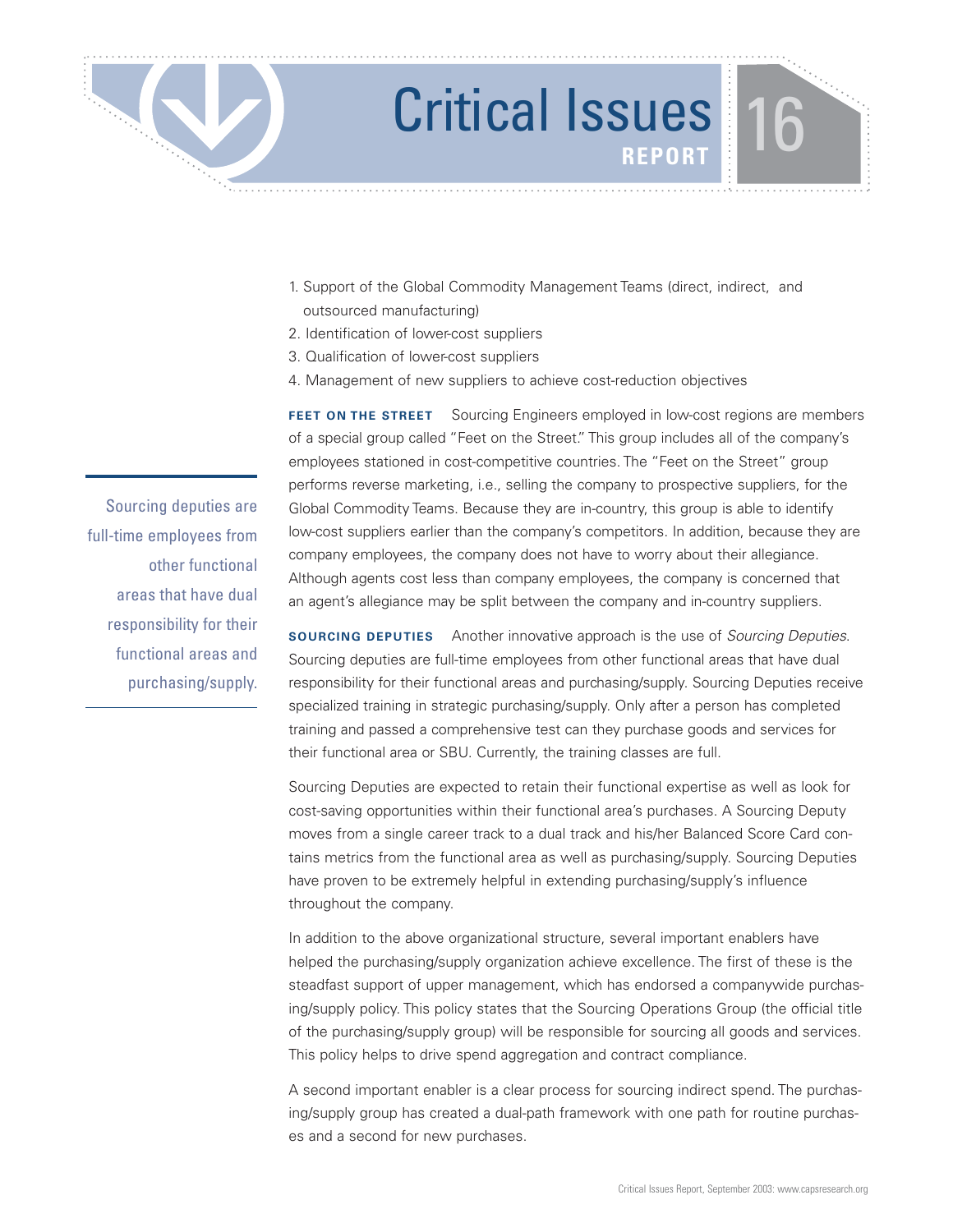**INDIRECT SOURCING FRAMEWORK** Routine purchases meet the following conditions:

- 1. Contract in place
- 2. Low value/low risk:
	- a. Purchase is forecasted to be less than \$100,000.
	- b. Purchase does not pose a business risk, e.g., intellectual property, hazardous material, etc.
	- c. No leverage opportunities exist across multiple functions.

For these purchases, a purchase order, e-catalog, procurement card, or release to a contracted supplier can be used. Eighty percent of all purchases fall into this category.

For the remaining 20 percent, the following process is followed:

- 1. Identify the sourcing need and analyze the budget and supply plan.
- 2. Conduct a make-or-buy analysis.
- 3. For buy decisions:
	- a. Create preliminary authorization and notification.
	- b. Create project team leader.
	- c. Develop sourcing strategy and identify potential suppliers.
	- d. Prepare negotiations strategy and objectives; develop and send RFQ/RFP.
	- e. Analyze quotes and proposals and select suppliers.
	- f. Negotiate and finalize contracts.
	- g. Obtain company approval of contract.
	- h. Maintain contract and manage supplier improvement.

**SUMMARY** With a comprehensive vision of the best organizational structure to achieve its goals, upper management support, and innovative techniques and processes, this company's purchasing/supply organization continues to drive cost reductions. As senior management continues to invest these savings into R&D, acquisitions, and marketing, purchasing/supply will remain one of the major drivers of long-term shareholder value.

### **CASE TWO E-PROCUREMENT FOR INDIRECT SPEND**

**COMPANY BACKGROUND** Case Two features a global company, which, in 2002, had annual revenues of €6 billion with 25,000 employees and 114 production units operating in eight strategic markets:

- Pharmaceuticals Agrochemicals
- Consumer Care Food
- -
- Industrial Care Automotive
- Electronics Fibers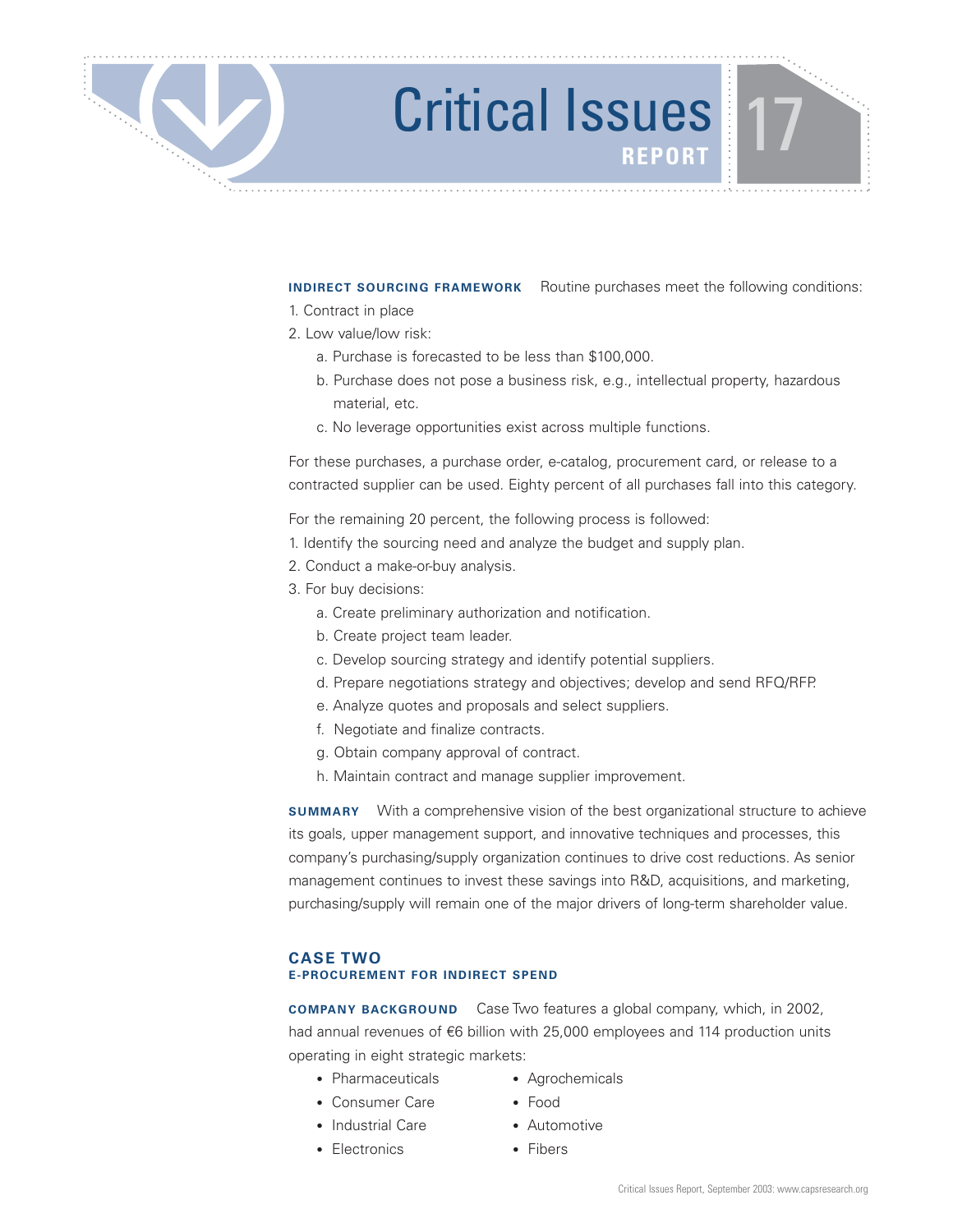





This company recently was spun off from its long-time parent. In order to develop its own culture and achieve shareholder return on investment, it embarked on a global "best-inclass" change initiative. These projects were designed to enhance the performance of the company by improving the efficiency of manufacturing, purchasing, sales, and innovation.

Included in the purchasing initiative is an enterprise business purchasing/supply process for indirect spend. The initiative's mission for improving indirect spend performance is: "To develop and implement an intranet-based, global electronic platform enabling 'Bestin-Class' Procurement Practices and Cost."

**THE PROCUREMENT INITIATIVE** The company recently transformed its purchasing/ supply organization from one that was highly decentralized to one that is centered on three geographical regions. A large portion of the regional efforts involved decreasing indirect spend through the following initiatives:

- Purchasing/supply process optimization with electronic catalogs
- Measured results:
	- ▲ Annual savings goal of 5 percent of spend
	- ▲ Reduce purchasing/supply complexity
- Common global technology
- Stronger supplier relationships

Initial investigations revealed that a large proportion of the company's indirect spend could be sourced electronically. They classified spends as e-procurable and e-catalogable.

In Europe, they identified:

• €550 million as e-procurable, of which €260 million was e-catalogable

In North America, they identified:

• \$170 million as e-procurable, of which \$100 million was e-catalogable

Purchasing/supply's senior management decided that installing e-catalogs offered the greatest immediate benefits to their organization. They identified the following product domains that were considered e-catalog compliant:

- General expenses Industrial supplies
- 
- 
- Packaging Raw materials purchased from distributors
- 
- Transportation Industrial services

Integrating the different suppliers' catalogs into this company's internal catalog has been a major challenge. Currently, only 80 of 175 e-catalogable suppliers are in their internal e-catalog. Although suppliers are rapidly being added, the company admits that it was unaware of the challenges in creating and managing an e-catalog.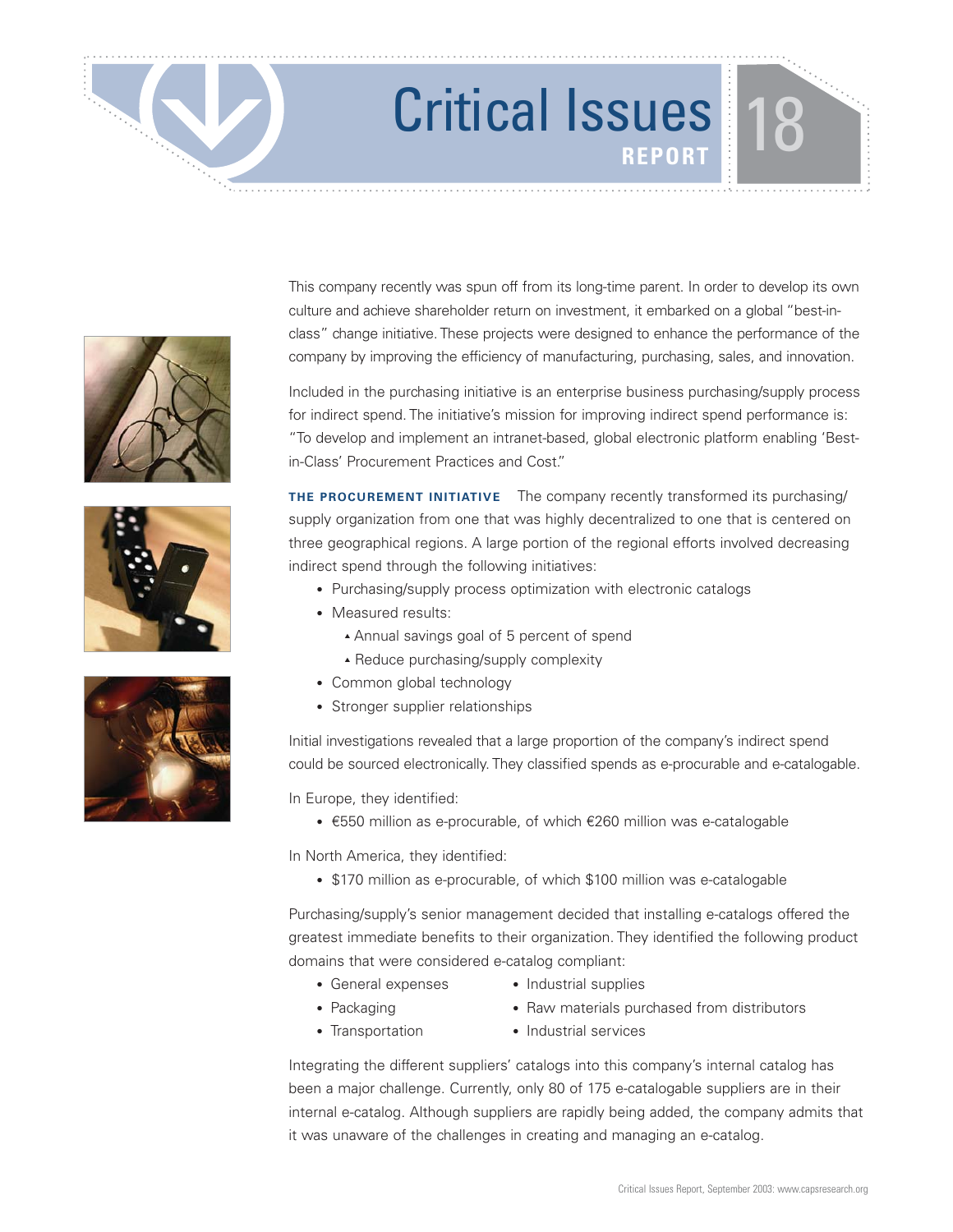Aside from these implementation challenges, the company believes the use of an e-catalog still promises many benefits. Examples are the ease with which the e-catalog system tracks transactions and total dollars, and the ease with which experienced and frequent users of the system can perform successful searches. However, the system is not entirely user friendly, as the user needs a fairly accurate description of the product or service for successful e-catalog inquiries or searches. Since they did not build their catalog query protocol on "shop terminology," searches are more difficult for occasional users. Not finding what they need may cause them to assume that the product or service is not in the catalog and, as a result, they fill their needs outside of existing contracts, which actually can increase maverick spending.

When this company first envisioned an e-enabled sourcing group, it built its business case around the implementation steps necessary to create a complete purchasing/ supply transformation (see Figure 6).



**FIGURE 6 PURCHASING AND PROCUREMENT TRANSFORMATION DRIVERS**

**SYSTEM'S BUSINESS CASE** Many companies take a more holistic approach to e-purchasing/supply, which includes the entire full range of purchasing functions. However, this company limited its initiative's scope to include requisition, purchase order, order receipt and invoice entry. Figure 7 clearly shows the initiative's scope.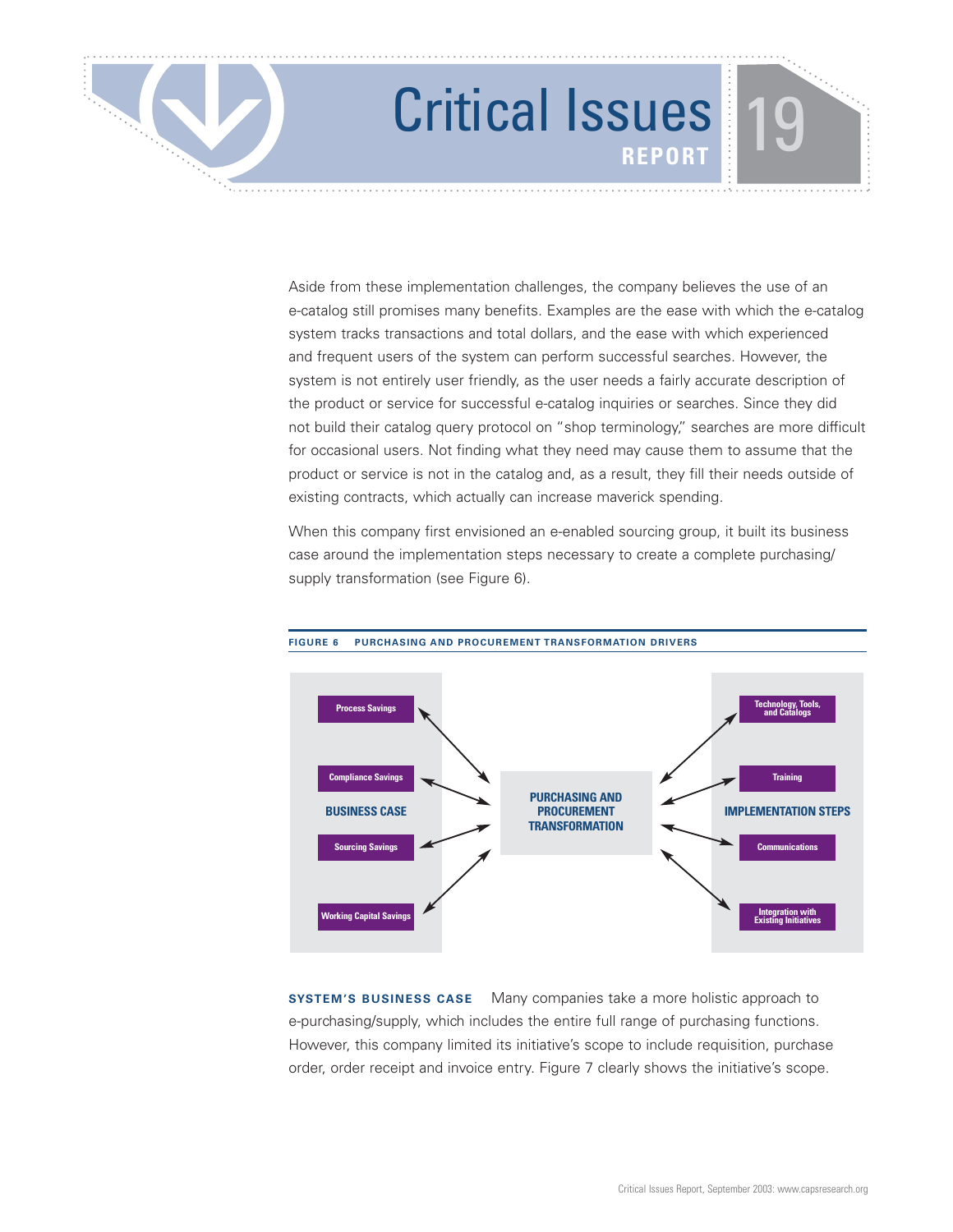



The system business case targeted four cost-savings opportunities:

- Sourcing Compliance
- Working capital Process improvement
	-

Figure 8 shows the expected savings associated with each aspect of the business case.

**FIGURE 8 EXPECTED SAVINGS**

| <b>OPPORTUNITY</b>     | <b>SAVINGS</b> |
|------------------------|----------------|
| Sourcing               | 40%            |
| Compliance             | 30%            |
| <b>Working Capital</b> | 20%            |
| Process Improvement    | 10%            |

The savings from each opportunity are due to the following actions:

- Standardization—reduces choice, reduces inventory, and increases inventory sharing.
- Supplier rationalization—the catalog forces buys through a few selected sources.
- Aggregation of spend to increase purchase leverage
	- ▲ Global
	- ▲ National
	- ▲ Regional
	- ▲ Platform
- Compliance
	- ▲ Use preferred supplier
- Catalog compliance—without choice, buyers are forced to spend with approved suppliers.
- Working capital—Inventory reduction
- Process improvement
	- ▲ Electronic approval process (The company has been using an electronic approval process for five years.)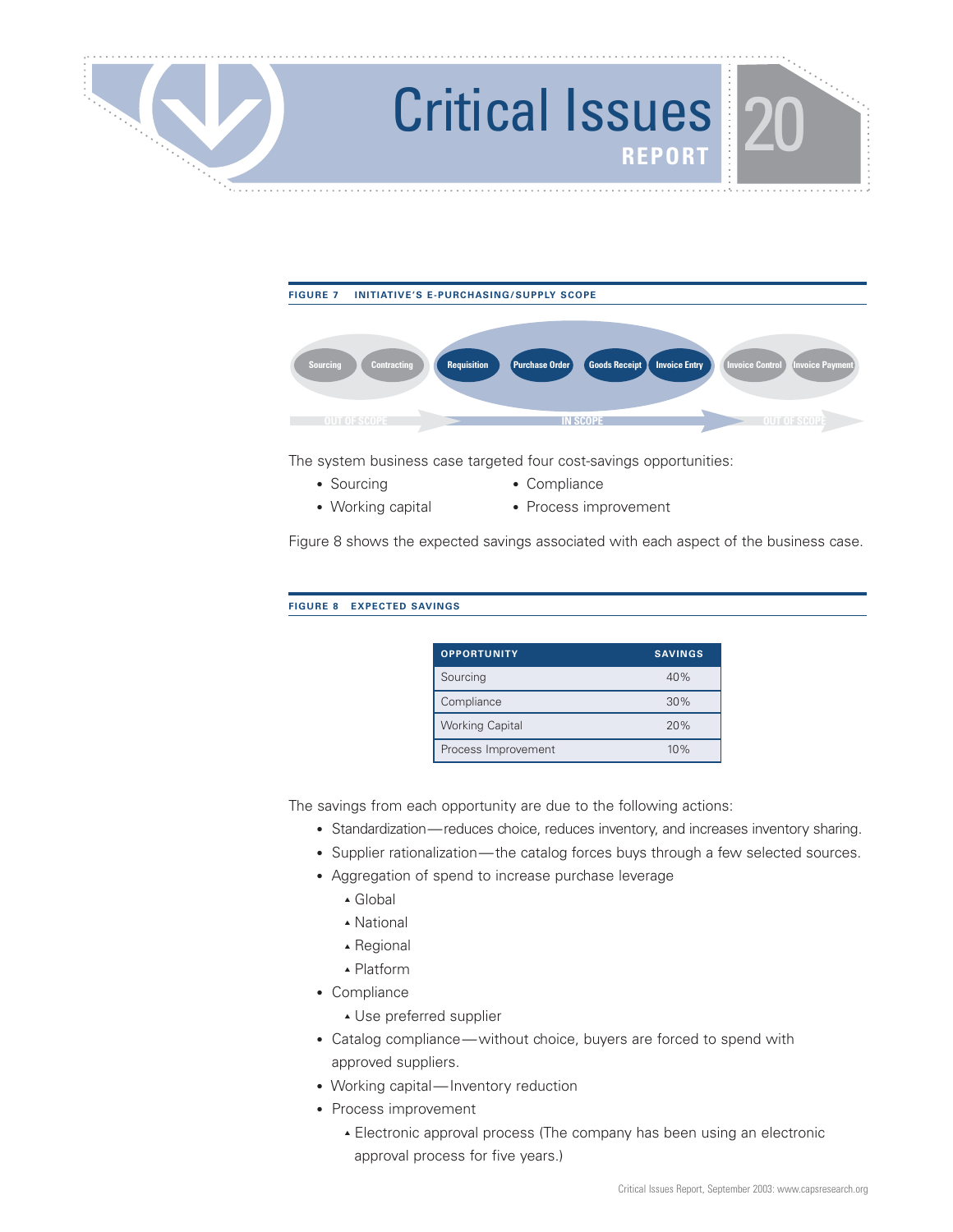

One of the key components of the company's e-sourcing systems is its high level of connectivity with suppliers. The company achieved this through globally deploying SAP's buyer module as part of its SAP enterprise system. Figure 9 depicts the company's supplier connectivity plan.

### **FIGURE 9 SUPPLIER ELECTRONIC CONNECTIVITY**



### **THE COMPANY'S ENTERPRISE SYSTEM**

• The company can connect with suppliers by one of several options

• Best suppliers will use XML, preferably xCBL or CIDX

• EDI not shown

**IMPLEMENTATION** Implementation was scheduled for 44 locations, with a focus on the 15 locations that comprised 80 percent of European spend. Europe currently has 1,700 system users, far short of the company's initial hopes. Four issues delayed the European implementation:

- 1. European culture (multiple languages and countries) was not conducive to preferred suppliers' adoption.
- 2. Half of SAP buyers' orders never were sent to the suppliers because of technology problems, with an effective loss of 50 percent of POs generated.
- 3. Multiple back office systems slowed implementation.
- 4. European users and suppliers did not possess the information systems, training, or skills to match their U.S. counterparts.

The SAP connectivity issue took over a year to fix, resulting in a loss of confidence in the system. This delay, combined with the cultural issues, caused the company to place further European implementation on hold and focus on North America.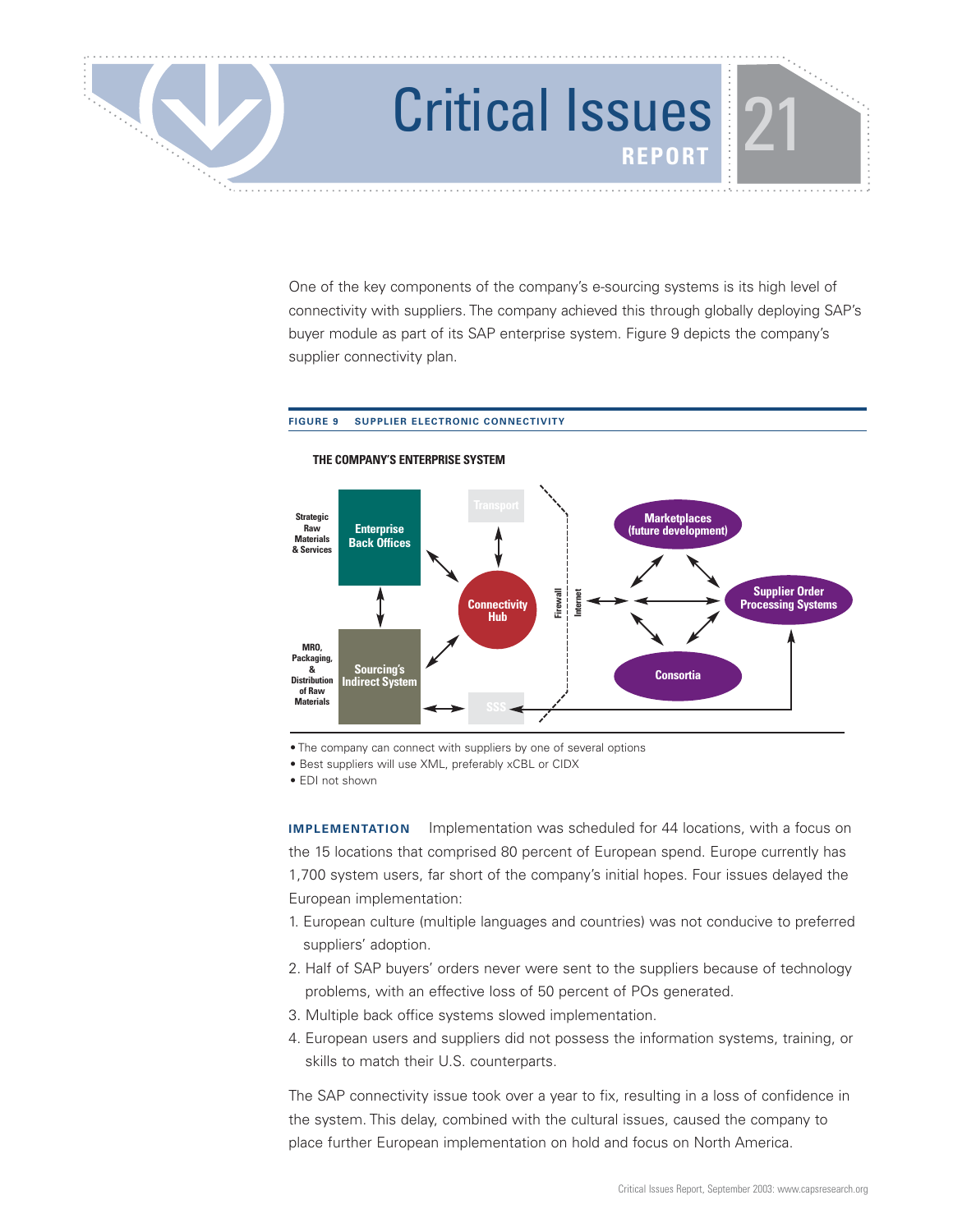The North American implementation covers 25 locations with over 500 users and is being accomplished with greater speed because:

- The users have greater confidence in the system due to increased reliability.
- Supplier rationalization has gained greater acceptance in North America when compared to Europe where suppliers are considered a more integral part of the company.

The company has revised its European implementation using the lessons learned in America and will begin a "re-implementation" shortly. However, implementation in South America (12 locations with 1,500 users) and in Asia (15 locations with 500 users) are permanently on hold.

**RESULTS** The company did not quantify or elaborate on the results during its presentation. However, the executives did indicate that results were far less than expected and that their ROI objective had not yet been achieved, even in North America. However, the presenter (also the project leader) felt that positive results would occur as more locations implemented the e-catalogs. The presenter also felt that the e-catalog's greatest impact would be on compliance, i.e., reduction/elimination of maverick buying. Once compliance was assured, the benefits of supplier rationalization and leveraging could be realized. Finally, once the e-catalogs are in place, the presenter felt that the sourcing group could focus more on strategic sourcing issues instead of execution.

**SUCCESS FACTORS** Two of the more important success factors identified by this case are:

- Work with suppliers that are willing to fully embrace the new technology.
- Ensure that the technology is fully tested and working correctly prior to implementation.
- Establish a critical mass of cataloged goods and services prior to implementation.

### **LESSON LEARNED**

- Not all suppliers are equal in technology skills.
- The company's e-skills were less than anticipated. This lack of skills affected the ability to implement the plan on time and on budget. Even the North American users, with more electronic purchasing exposure than their European counterparts, were not adequately prepared.
- Response time is only as good as available bandwidth. While suppliers may be capable, if the IT infrastructure is not available, delays due to bandwidth will discourage use.
- The training plan was insufficient. Implementation was delayed or slowed until a robust training schedule was developed.

The presenter also felt that the e-catalog's greatest impact would be on compliance, i.e., reduction/elimination of maverick buying.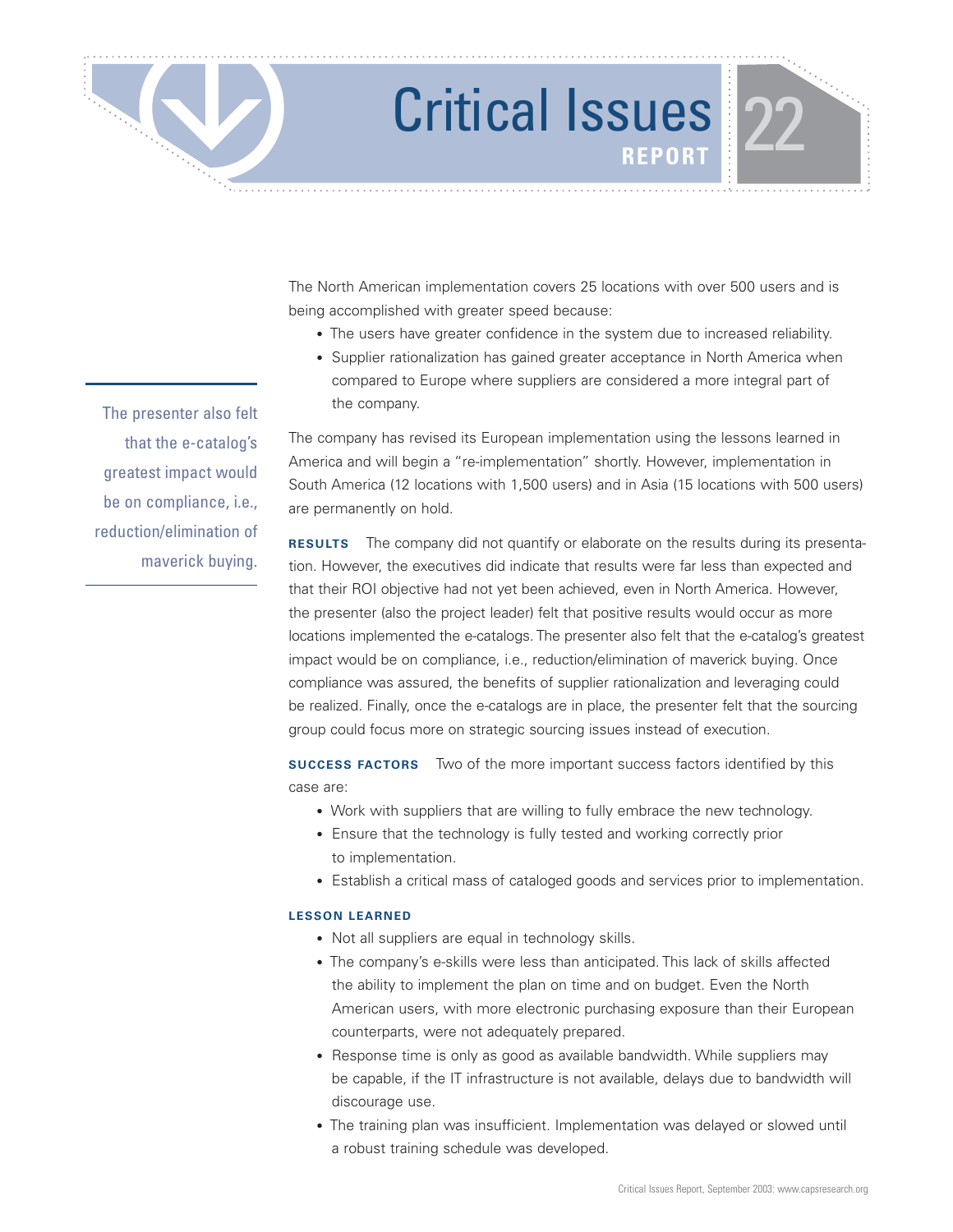

- If a user knows how to search the catalog, the response time increases by 50 percent. Therefore, training and smart search engines are a must.
- Preferred suppliers are often difficult to implement.
- "[Maybe] we bought a Cadillac, when a Chevrolet would work." The presenter felt that the company had paid too much for a system that was designed to address problems far outside the scope of their project. It is likely that a smaller system that required less training and less connectivity may have done the job and been less difficult to implement.

In summary, implementation of an e-catalog is a challenging venture. Although this tool promises to better manage indirect spend and aid in compliance, the costs (time, budget, and effort) are high. Further, attempting to internally manage suppliers' catalogs is inherently more difficult than using a third party or the suppliers' own catalogs.

### **CASE THREE**

### **MANAGING INDIRECT SPEND THROUGH ACTIVITY-BASED COSTING: THE CASE OF**

**ADVERTISING** This case involves a large pharmaceutical company and its quest to reduce its advertising costs, one of the largest of its indirect expenditures. The company has global revenues in excess of \$14 billion; U.S. revenue is \$3 billion. The company operates in 120 countries with 50,000 employees. Its products include consumer health care products, pharmaceuticals, and animal health products. However the company's major source of revenue is derived from pharmaceuticals. This business is very risky only one of the roughly 7,000 drugs screened by the FDA is approved.

The industry focuses its research on finding the next blockbuster drug—a drug that will generate a billion dollars in sales. However, the costs associated with developing a new prescription drug have steadily increased over the past 20 years—rising from \$180 million in 1980 to \$801 million in 2002. The industry spends on average \$30 billion in R&D, which is approximately 17 percent of revenue. In comparison, the computer industry spends 10.5 percent of revenue on R&D. The problem is that the productivity of R&D dollars has been diminishing. Over the past 20 years, R&D expenditures have increased dramatically, while the number of new drugs submitted for FDA approval has leveled off.

One of the fastest rising and most difficult expenditures to control is advertising. Advertising is a competitive priority for the pharmaceutical industry. A new drug launch is very important, as is maintaining market share as competitors enter the same space. In order to recoup the company's large investment, a new drug must make a significant initial impact on the market and then steadily increase its revenue.

Further, attempting to internally manage suppliers' catalogs is inherently more difficult than using a third party or the suppliers' own catalogs.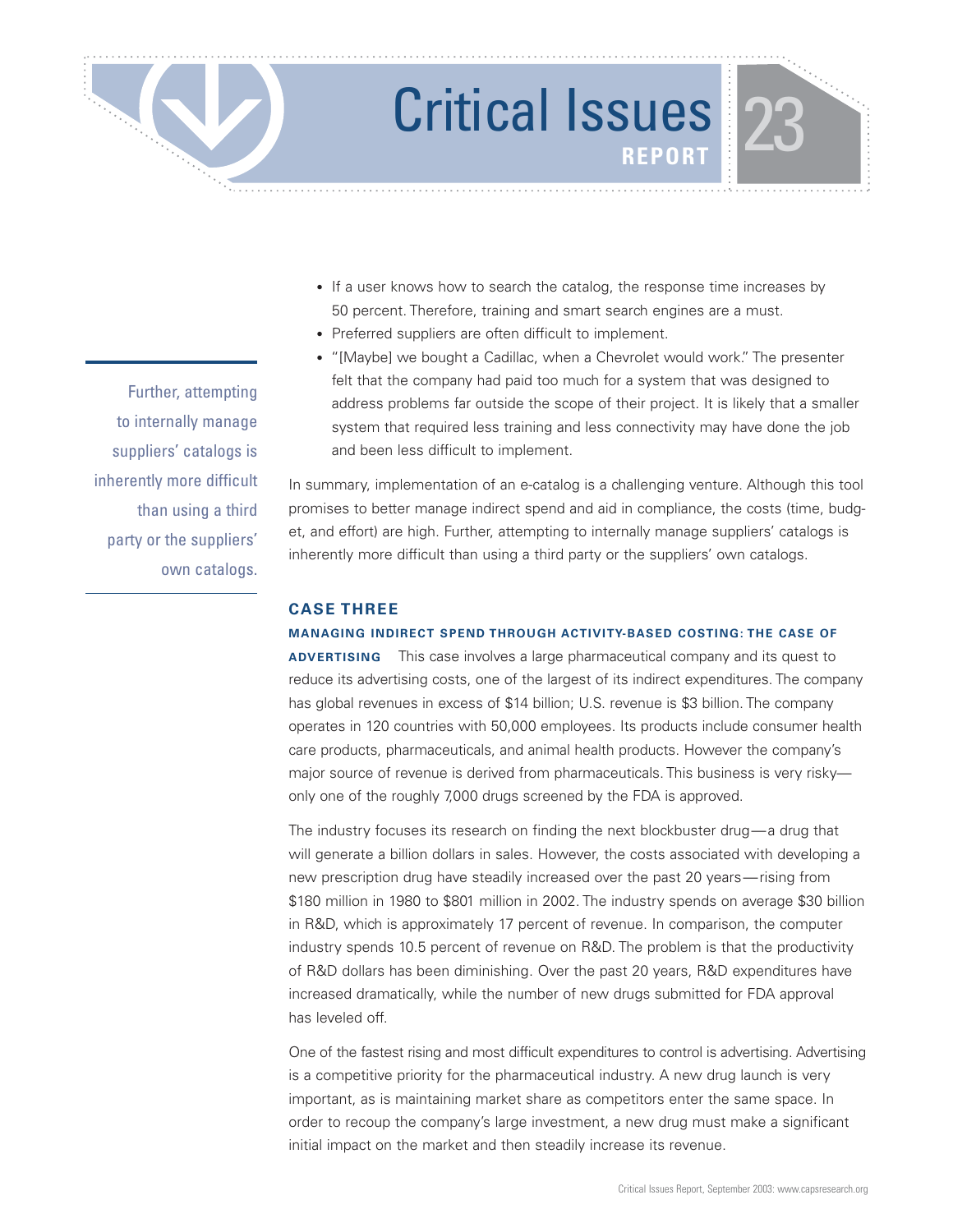Due to increasing competitive pressures and the past successes of its strategic sourcing initiative, upper management requested that the strategic sourcing group address total advertising agency costs and performance.

Though advertising is extremely important to the Case Three company, it never had properly managed its advertising agencies. Because these agencies fell under the domain of marketing, they were chosen for their creativity, not necessarily price, TCO, or their marketing effectiveness. In addition, advertising budgets typically ran 60 percent to 100 percent over budget. Due to increasing competitive pressures and the past successes of its strategic sourcing initiative, upper management requested that the strategic sourcing group address total advertising agency costs and performance. The sourcing group was mandated to create methods to decrease advertising expenditures without lessening advertising effectiveness. However, the challenge is in managing a creative process that is typically viewed as a black box, i.e., a request for advertising services is given to an ad agency, and, presto, a campaign is created.

To meet this challenge, the company's strategic sourcing group created a cross-functional team to address this problem. The first step of the team was to create a charter. The charter stated that the team would develop a mechanism(s) for cost control, performance monitoring, and communication to span the following areas:

- Contract terms
- Compensation
- Budget reconciliation
- Performance evaluation

Upper management reviewed and approved this charter, thus providing the team with an important mandate as it interacted with each SBU's marketing department. (This was the first time that anyone in the company looked at all advertising expenditure across the entire business.)

In order to address the challenges in the charter, the team first had to clearly identify the project's objectives. These objectives consisted of:

- Developing a consistent, equitable, and mutually beneficial advertising agency compensation model
- Identifying the tools needed to effectively manage the agencies

To meet these objectives, the sourcing team benchmarked with other firms and held in-depth interviews with agencies, consultants, and secondary sources (former agency employees) to determine best practices and agency internal costs. One of the more interesting tools they used were blind interviews. Ad agency employees were encouraged to speak freely about the qualities of a "good customer" without fear of retribution by the company.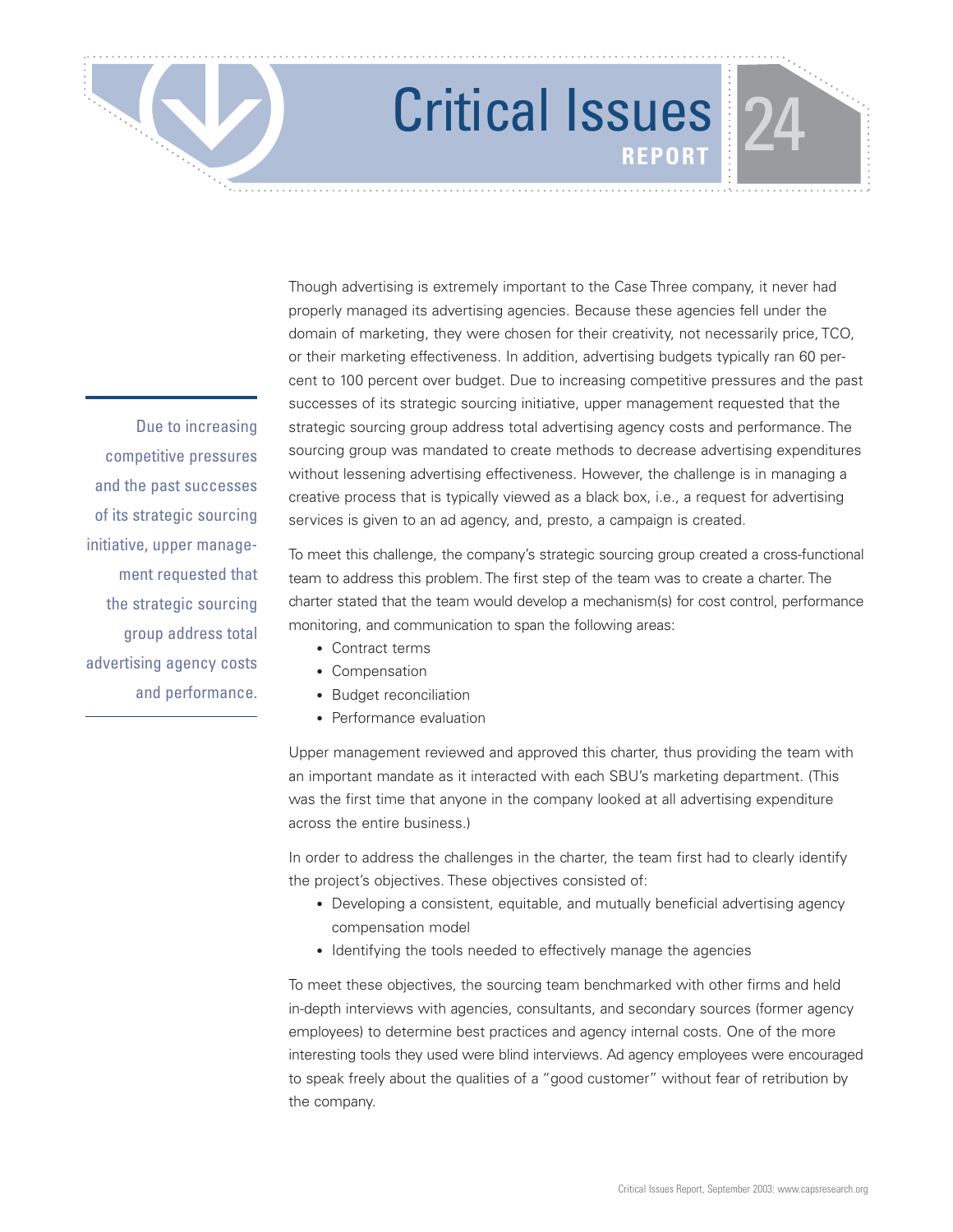Through these interviews and site visits, the sourcing team learned that ad agency billing was closer to an art than a science. Their research into the agencies' billing structures revealed the following:

1. The FTE hours the agency planned to bill exceeded the contracted FTE hours. (FTE is defined as a "full-time equivalent," or the total hours a person works in a year.)

- Agency resources were utilized across multiple brands of the company and exceeded the contracted FTE allowance.
- The team discovered that agencies were double billing across advertising projects.

2. The agencies' rate structures were unclear and misapplied.

- Billing for administrative functions was to be included in overhead charges, yet appeared consistently as a line item on the bills to the company.
- Flat fees were commonly used to hide rate increases, misallocated FTEs, and overhead padding.
- 3. Analysis of cost allocation multipliers revealed large and unexplained variances. (Multipliers are used to determine overhead, profit, and benefits.)
	- The team discovered a large variance in multipliers across agencies, with a range of 1.67 to 2.89.
	- There was no correlation between the multipliers and location or the current billing rate of agencies.

The general conclusion was that agencies were not managing their costs and were passing this mismanagement onto their customer.

The sourcing team realized that they needed a new way to compensate the advertising agencies. The new method needed to be:

- 1. flexible enough for each SBU's differing requirements;
- 2. based on cost-benefit tradeoffs between monitoring costs and allowing for agency creativity;
- 3. adjustable for market trends; and
- 4. structured to create incentives for the agencies to perform.

The team decided that a labor-based compensation model would fit all the above mentioned requirements. An example of this model is shown in Figure 10.



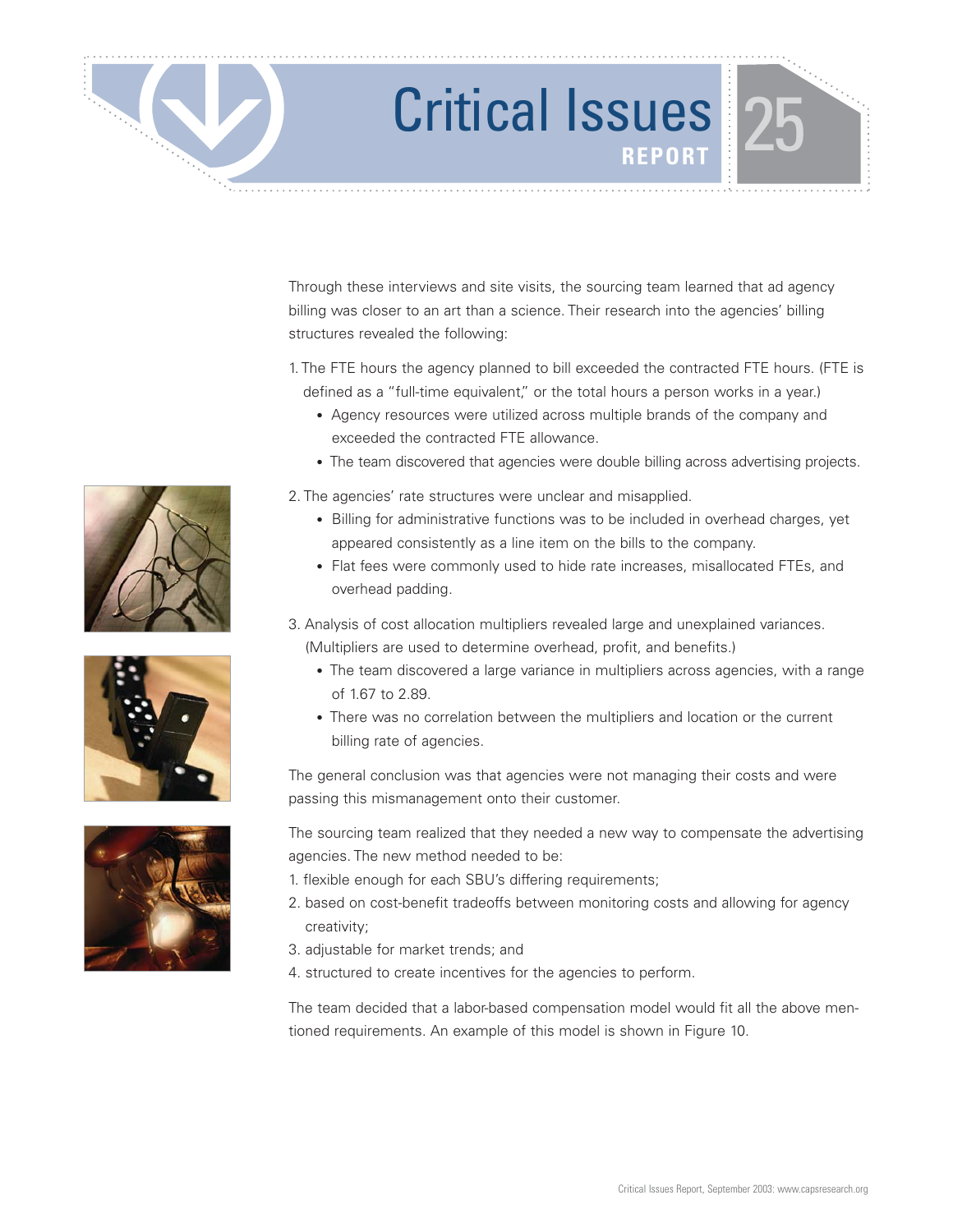### **FIGURE 10 LABOR-COMPENSATION MODEL**

### **"COMPOSITE PERSON" (I.E., BLENDED RATE)**

| <b>STAFFING PLAN</b> | <b>HOURS</b> | <b>RATE</b> | <b>TOTAL</b>         |
|----------------------|--------------|-------------|----------------------|
| Account Management   | 3200         | \$300       | \$960,000            |
| Creative             | 1000         | \$150       | \$150,000            |
| Media                | 850          | \$90        | \$76,500             |
| Research             | 500          | \$120       | \$60,000             |
| Total                | 5550         |             | \$1,246,500          |
| <b>Blended Rate</b>  |              | \$225       |                      |
|                      |              |             | <b>Basis for Fee</b> |

The labor-based approach has the following characteristics:

- Functional rates are set at the agency level. Each functional group within an agency will ascribe to a pre-determined rate structure. That is, an account manager will be paid X, a research assistant will be paid Y, and a secretary will be paid Z.
- Determine blended agency function rates to each brand level (certain brands that require more strategic thinking will be paid more than strict execution accounts).
- Lock in the profit rate across agencies.
- Lock in multipliers by agency, allowing for talent caliber variability.
- Lock in function rates. (Note: The strategic sourcing team will monitor for market competitiveness.)
- Revisit blended brand rate annually, based on updated staffing plan.
- The blended rate multiplied by the estimated hours will equal the total agency fee (by brand).
- The total agency fee is not to exceed the contracted amount, unless there is a scope change. (This ensured that double billing will not occur on multiple brands.)

Once the labor-based compensation plan was put in place, the team needed to find a method for administering the contracts, managing the agencies, and ensuring that their internal marketing departments managed their budgets. The sourcing team decided that the budget reconciliation process provided the best mechanism for controlling costs, contracts, and ad agencies. The team's new reconciliation process contains the following characteristics:

Frequency:

- Monthly reports—standardized for all brands
- Quarterly reconciliation—the same monthly report, but it must be reconciled against the budget

The sourcing team decided that the budget reconciliation process provided the best mechanism for controlling costs, contracts, and ad agencies.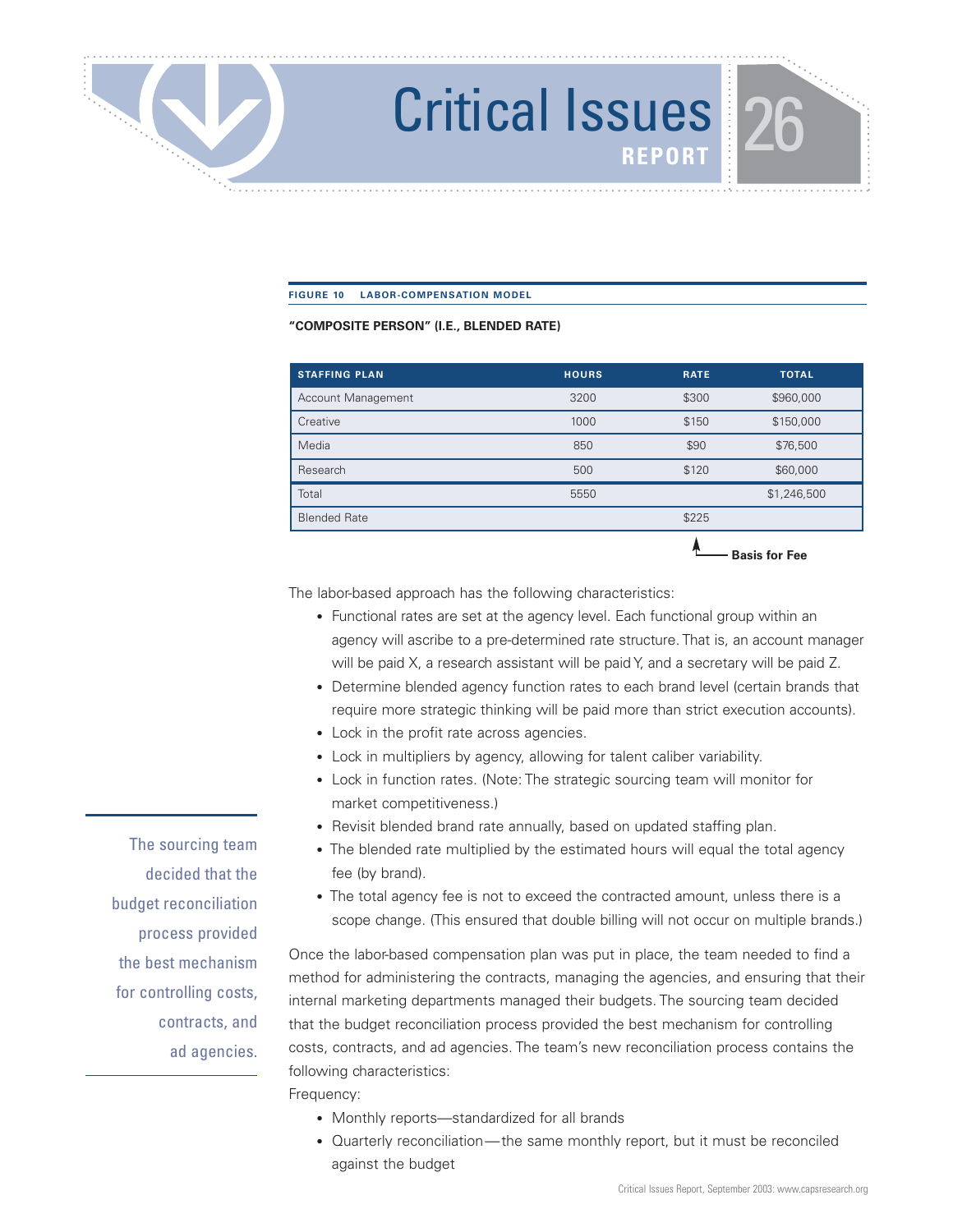

Enforce agency reconciliation process:

- Tied to evaluation
- Coupled with semiannual business review

### Structure:

- Summary page highlights potential project issues
- Detailed backup (account services, out of pocket expenses, and measures of creativity)
- Freezes estimates and allows for a comparison of budget (estimates) to actual reconciled project lists
- Budget management accountability is shared by the client and the agency

The marketing departments and the agencies must keep the newly formed advertising commodity team updated on budget and project status. Figure 11 shows an example of a reconciliation spreadsheet that is used to track the project and the budget.

### **FIGURE 11 EXAMPLE OF A RECONCILIATION SPREADSHEET**

### **RECONCILIATION REQUIREMENTS**

### Summary Page

| <b>PROJECT</b>               |      | <b>BUDGET</b><br>(\$) | <b>ACTUAL</b><br>(s) | % UTILIZATION | % WORK<br><b>REMAINING</b> | <b>STATUS</b> | <b>COMMENTS</b> |
|------------------------------|------|-----------------------|----------------------|---------------|----------------------------|---------------|-----------------|
| Account                      | Fees | \$350,000             | \$50,000             | 14.3%         | 80%                        |               |                 |
| Management                   | OOP  | \$50,000              | \$0                  | 0%            | 0%                         | Ongoing       |                 |
| Job 15489                    | Fees | \$40,000              | \$35,000             | 87.5%         | 25%                        | Ongoing       |                 |
| (detail aid)<br><b>OOP</b>   |      | \$5,000               | \$3,500              | 70%           | 0%                         |               |                 |
| Job 58974<br>(4 page insert) | Fees | \$20,000              | \$0                  | $0\%$         | 100%                       | Not Started   |                 |
|                              | OOP  | \$0                   | \$0                  | 0%            | <b>NA</b>                  |               |                 |

### Account Management Detail

| <b>NAME</b> | $\%$<br><b>ALLOCATION</b> | # HOURS | <b>UTILIZATION</b><br>(JAN) | <b>UTILIZATION</b><br>(FEB) | <b>UTILIZATION</b><br>(YTD) | <b>COMMENTS</b> |
|-------------|---------------------------|---------|-----------------------------|-----------------------------|-----------------------------|-----------------|
|             | 50%                       | 800     | 40 (5%)                     | 80 (10%)                    | 120 (15%)                   |                 |
|             | 100%                      | 1600    | 240 (15%)                   | 160 (10%)                   | 400 (25%)                   |                 |
|             | 30%                       | 480     | $0\%$                       | $0\%$                       | $0\%$                       |                 |

### Project Detail

| <b>PROJECT (HOURS)</b> |               | <b>ART</b> | CAD             | <b>COPY</b> | <b>EDITORIAL MEDICAL</b> |   | <b>TRAFFIC</b>  | <b>STATUS</b> | <b>COMMENTS</b>      |  |                        |
|------------------------|---------------|------------|-----------------|-------------|--------------------------|---|-----------------|---------------|----------------------|--|------------------------|
| Job 15489              | Budget        | 30         | 20              | 50          | 15                       | 5 | 10 <sup>°</sup> | Ongoing       |                      |  | Change notice approved |
| (detail aid)           | Actual        | 29         | 10 <sup>1</sup> | 5           | $\epsilon$               | 5 |                 |               | 1/24. Add art hours. |  |                        |
| Job 58974              | <b>Budget</b> | 20         | 15              | 35          | 25                       |   | 15              |               |                      |  |                        |
| (4 page insert)        | Actual        | O          |                 |             | 0                        |   |                 | Not Started   |                      |  |                        |

. . . . . . . . . . . . . . . . . . . .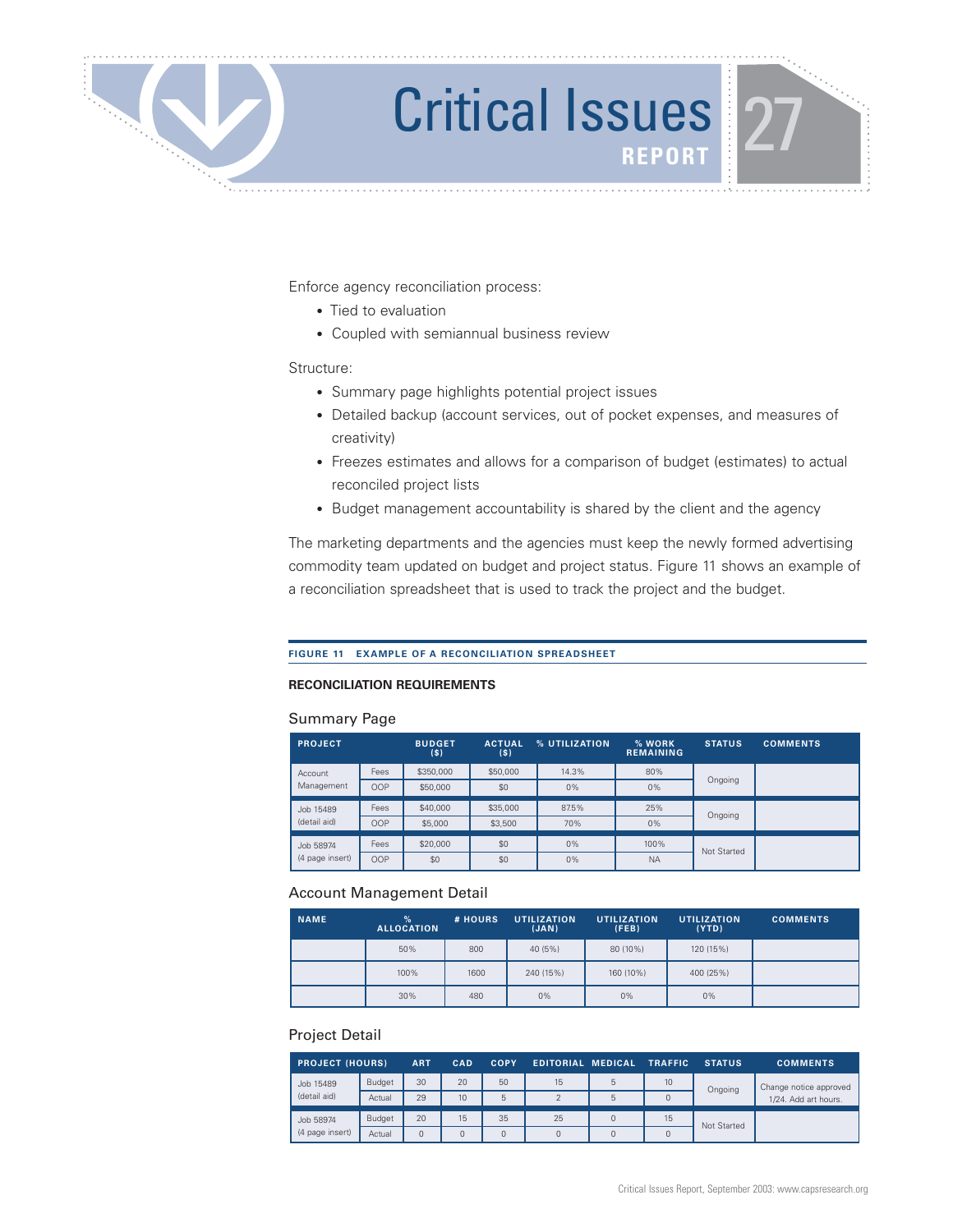The sourcing team realized that advertising and marketing are strategically important to the company. Therefore, the team created three long lasting processes to ensure that advertising agencies continued to operate within budget and in the best interest of the company. These processes are strategic business review, training, and trend analysis.

The first, strategic business review, is designed to ensure that the advertising agencies' goals are aligned with the company's long-term interests. It involves strategic supplier selection and supplier management. The strategic selection process ensures that chosen agencies do not support competitors. It is important that information regarding forthcoming campaigns does not pass to competing pharmaceutical and healthcare companies.

The business review process also ensures that the supplier management strategy adheres to the following guidelines:

- Standardized approach
- Single voice—avoid a divide-and-conquer strategy often used by suppliers
- Collaboration with clear communication
- Retain tribal knowledge
- Tied to the end of contracts or the budget planning cycle
- Facilitated by the commodity team and the marketing group

The tentative agenda includes:

- Review evaluation results based on gap analysis (two-way)
- Prioritize company items/issues and define action plan
- Best practices sharing (two-way)
- Outline short- and long-term business direction
- Discuss points of intersection and areas for development or change
- Reconciliation (plan of action for overages, shortages)

To promote strategic sourcing of advertising throughout the company, the team created a training program with two courses: Agency 101—a baseline course used to develop a common language and Agency 201—enhanced agency management techniques. All marketing personnel involved with managing ad agencies were required to attend.

Lastly, the sourcing team realized that the previous problems with sourcing and managing advertising agency services were due to a lack of accurate and adequate information. To counter this problem the team created a trend database based on previous and current agency project analysis. The database tracks agency productivity, labor costs, and tangible costs (number of color prints, number of copies, etc.). This database allows all SBUs to share information and provides advertising sourcing teams knowledge to effectively choose suppliers, negotiate contracts, and monitor their agencies.

Therefore, the team created three long lasting processes to ensure that advertising agencies continued to operate within budget and in the best interest of the company. These processes are strategic business review, training, and trend analysis.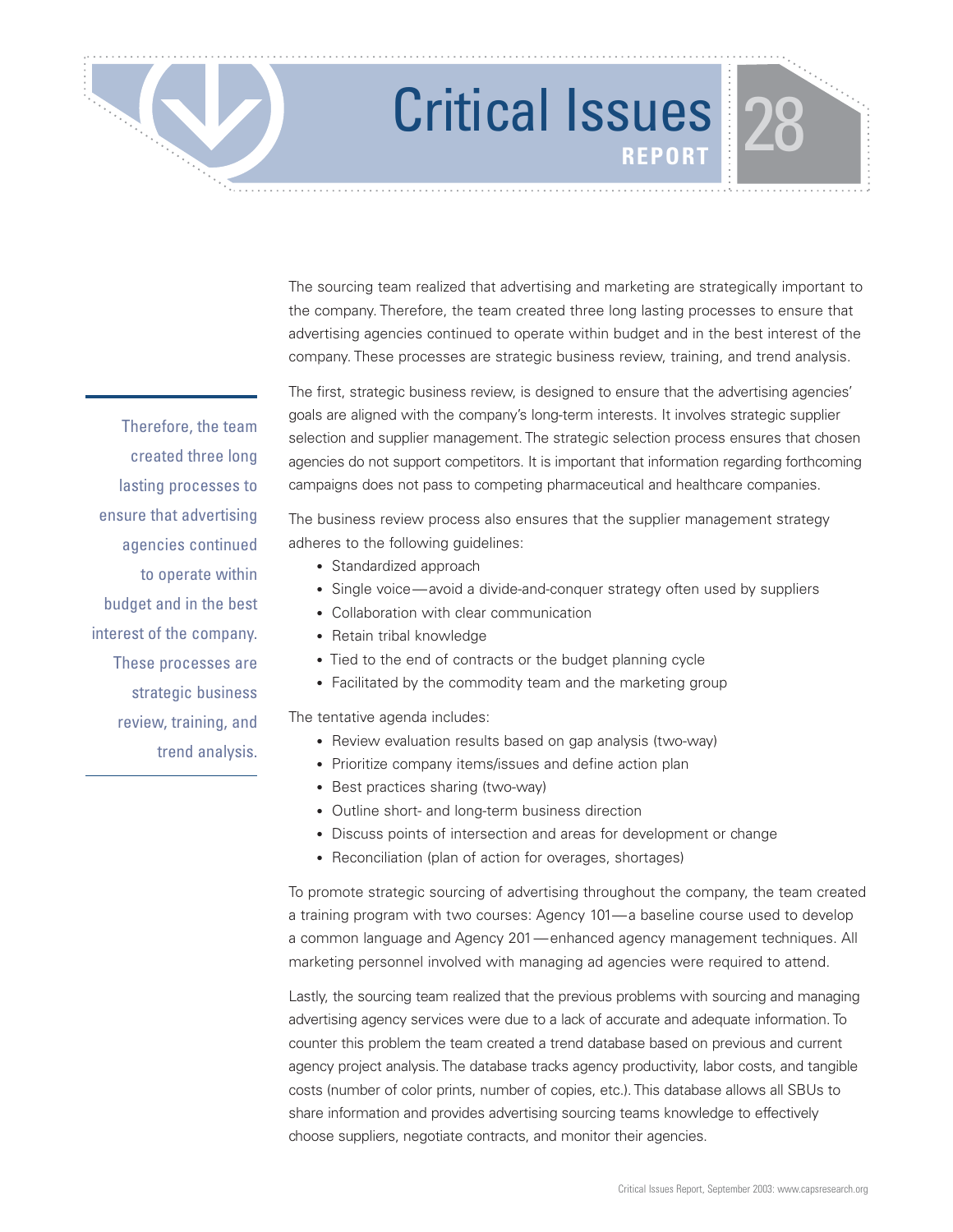In summary, by using a process similar to activity-based costing principles and utilizing the skills of knowledgeable internal and external sources, the strategic sourcing team was able to de-mystify the internal workings of the advertising agencies. The results of this process have been impressive. For the first time, advertising agency expenditures have come in on budget. There has been a 60 percent reduction in overruns and a 50 percent decrease in advertising expenditures. Agencies that perform poorly are readily identified and their disengagement is a clear process. The training has become so popular that many marketing personnel take it more than once to ensure that they have the most current tools to manage their agencies. In addition, due to the performance of the strategic sourcing on this project, it has been chartered to perform similar projects for other service-spend categories.

In summary, by using a process similar to activity-based costing principles and utilizing the skills of knowledgeable internal and external sources, the strategic sourcing team was able to de-mystify the internal workings of the advertising agencies. The team created a formal process backed by a powerful database that will allow the company to better choose and monitor its agencies. These processes have created lasting cost savings and value for the company. Lastly, with upper management support, clear objectives, and a cross-functional team, strategic sourcing has improved its reputation within the company and been invited to extend its expertise into other indirect spend areas of the company.

### **CASE FOUR OUTSOURCING INDIRECT SPEND**

**INDUSTRY BACKGROUND** The industry to which this company belongs has rapidly transitioned from a highly regulated to a deregulated, highly competitive industry driven by rapid technology innovations and new products. In addition, the industry is plagued with overcapacity and declining demand in a period of economic retrenchment.

**COMPANY SITUATION** The company has recently transformed itself from a multibusiness unit, multi-customer organization with \$30 billion in revenues and more than 150,000 employees, to a smaller organization focused on global wireless and wire/line infrastructure with \$12 billion in revenues and 40,000 employees. The cultural transformation, from a regulated industry to a smaller agile company, has presented unique sourcing opportunities. One of these opportunities is addressing the management of indirect spend.

In recent years, the purchasing/supply organization was faced with the challenges of severe downsizing and the requirement to deliver significant savings. Part of these savings was expected to come from eliminating maverick (off-contract) spend. The company estimated that 50 percent of indirect spend was "off contract." Worse still, internal cycle times were unacceptable when compared to benchmarking data from other peer firms.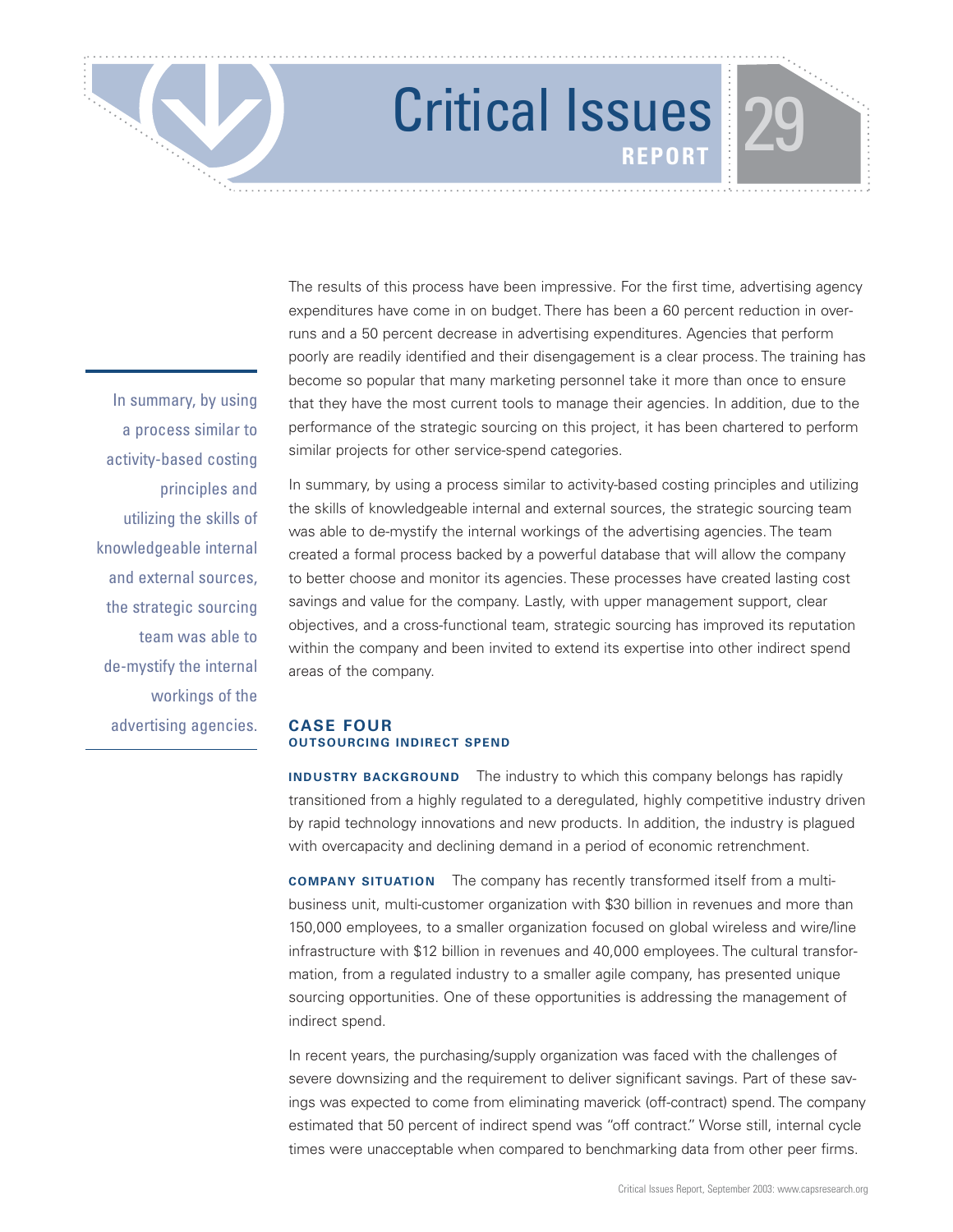

### Critical Issues<sup>130</sup>

To help address these problems the purchasing/supply organization first developed a list of goals and reviewed methods to achieve them:

- Focus on core competencies.
- Reduce headcount.
- Standardize global processes and systems.
- Eliminate the manual, multiple touch points.
- Reduce purchasing cycle time and costs.
- Reduce off-contract or maverick spend.
- Improve quality.
- Tighten controls.
- Eliminate the "Black-Hole Syndrome"—lack of confidence in systems.

When performing indirect spend analysis, the concept of outsourcing the management and control of non-strategic purchases (competitive differentiators) was recognized as a viable solution. The purchasing/supply organization began focusing on core competencies and competitive differentiators using a traditional 2x2 matrix (see Figure 12). When performing indirect spend analysis, the concept of outsourcing the management and control of non-strategic purchases (competitive differentiators) was recognized as a viable solution.

### **FIGURE 12 OUTSOURCE SELECTION MATRIX**

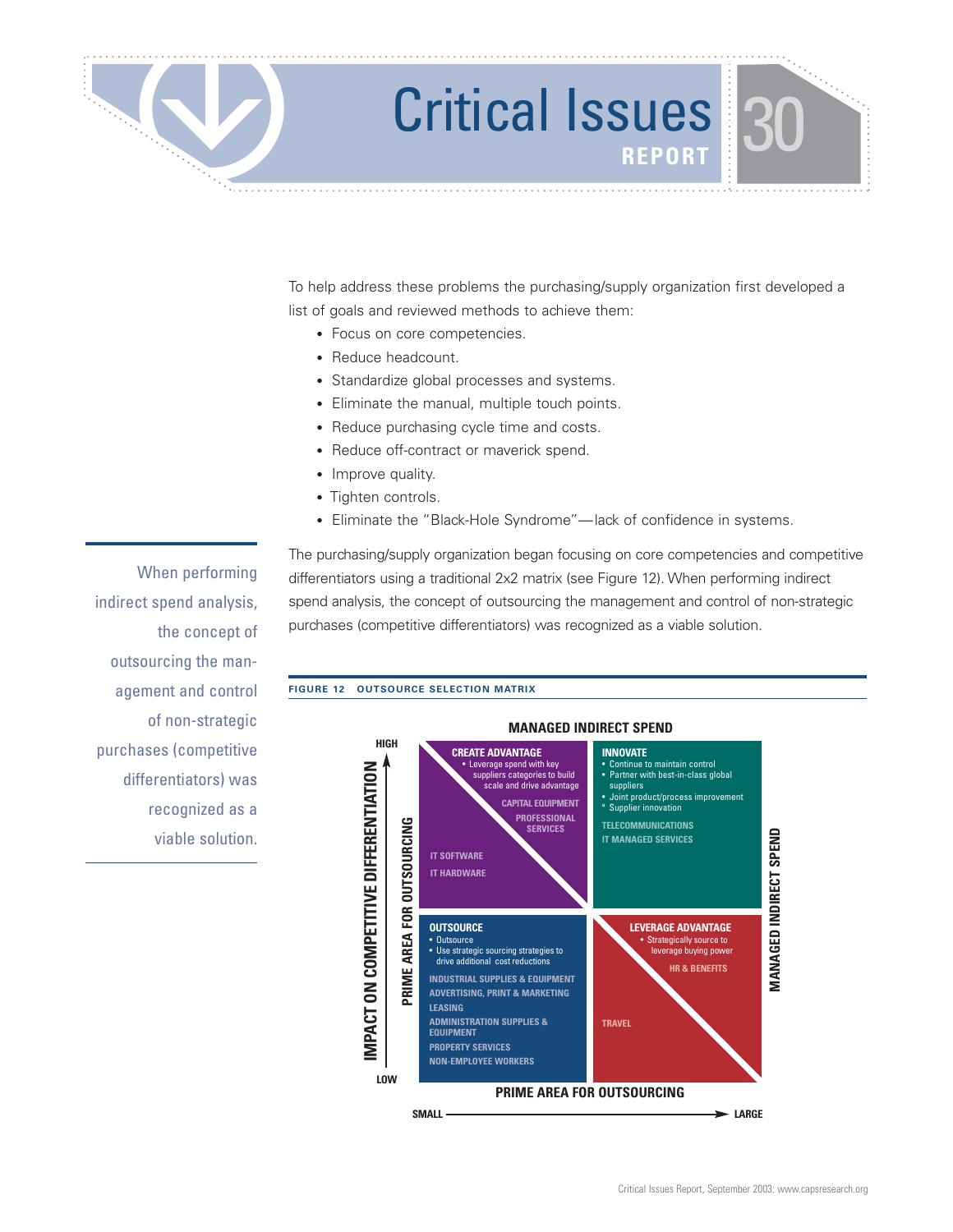## Critical Issues<sup>1</sup>31

**TO OUTSOURCE OR NOT** The decision to outsource a purchasing/supply function can be thought of as one of the last frontiers in outsourcing. The concern is that if a firm already outsources 50 percent of its cost of goods sold, of which 50 percent is indirect spend, the amount of cost of goods sold that are outside the company's control is a rather large percentage of everything that the company buys. Therefore, even though the goods and services that a third party may buy are not strategic, the very decision to allow someone else to carry out this function is, in itself, a strategic decision. With a high degree of introspection, the leaders from the firm's purchasing/supply and senior management group asked the following questions:

- Is managing indirect spend strategically important to our business?
- Do we have a single, centralized view of our indirect spend?
- Are we fully leveraging our indirect spend?
- Are our current processes "best sourcing" and "best supplier management" practices?

To effectively outsource, reduce cost, and manage the supply base, a sourcing partner was required with inherent capabilities to aggregate spend, a technology infrastructure, purchasing/supply processes, and strong sourcing expertise.

The company defined the desired characteristics of a Business Process Outsourcing (BPO) partner as:

- Assistance in gaining control over indirect spend
- Demonstration of best practices in the complete purchasing/supply lifecycle
- Accountability for planning, execution, and results
- Innovation, out-of-the-box thinkers
- Being a nimble and responsive organization
- Maintaining human and knowledge retention when transitioning resources to retain business skills and knowledge

In addition, the company needed a good e-purchasing/supply catalog. The provider also had to be capable of selecting suppliers based on:

- Process capability
- Technology readiness
- Cost competitiveness

A marketplace review yielded few organizations with the complete complement of desired skills and infrastructure. Several global consulting companies demonstrated excellent sourcing skills, but did not demonstrate fulfillment or a complete purchasing/supply infrastructure, as shown in Figure 13.

To effectively outsource, reduce cost, and manage the supply base, a sourcing partner was required with inherent capabilities to aggregate spend, a technology infrastructure, purchasing/supply processes, and strong sourcing expertise.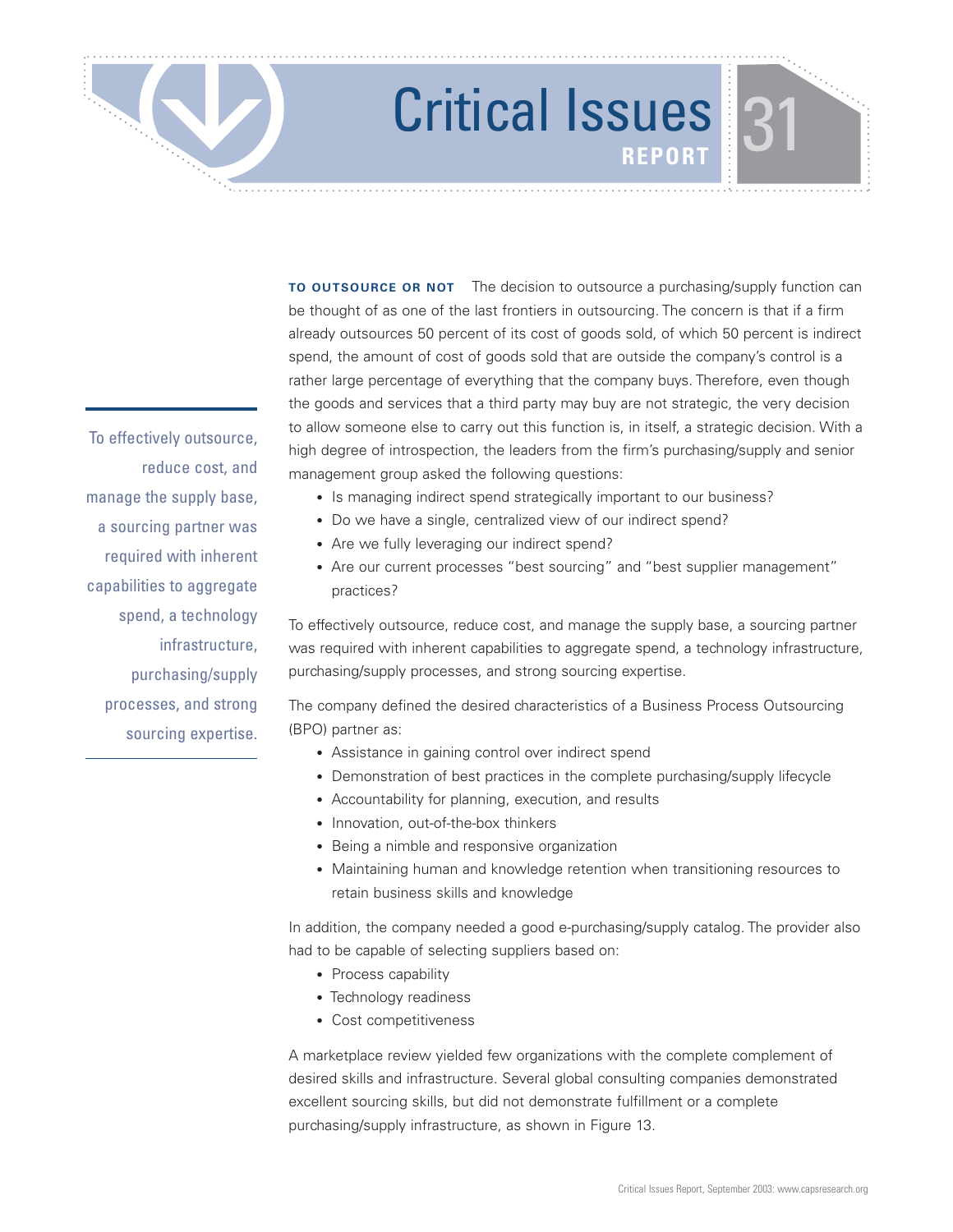



**THE OUTSOURCING SOLUTION** During the review, one company was identified that potentially satisfied the BPO partnership requirements. This company's sole purpose was to provide outsourced purchasing/supply services to large electronic manufacturers. Another qualification of this provider was that it currently served customers with similar supplier markets. To complement this provider, smaller regional partners were also identified. It was felt that smaller providers might be able to provide more customized and better service.

The BPO partner was able to support a standardized e-catalog and acquire non-cataloged services. One of the major deciding factors was that key supplier relationships could still be maintained. In addition, the company, not the BPO partner, retained control of:

- 1. Procurement policies
- 2. Governance
- 3. Sourcing and procurement strategies
- 4. Supplier selection
- 5. Accounts payable activities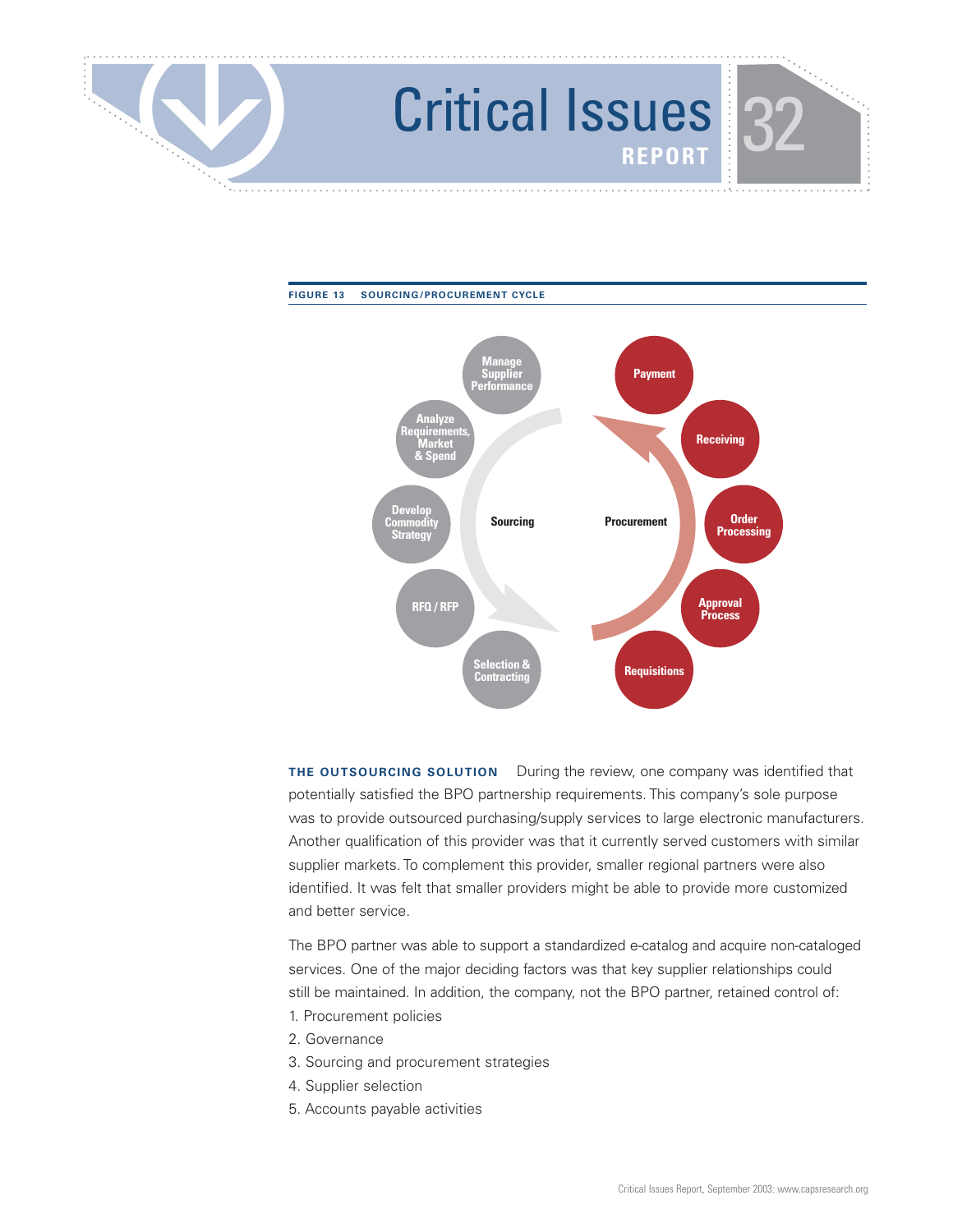The company also incorporated delivery and inventory targets into the BPO arrangement.

The Business Process Outsourcing partner is managed as a single-source relationship. A formal performance scorecard is reviewed during weekly meetings and used to evaluate opportunities for increased levels of service.

**TRANSITIONING** The transition to an outsourced provider required a significant amount of planning and communication between the company and its suppliers. Suppliers were informed that the BPO partner was the company's agent. As contracts expired, the BPO partner contracted directly with the suppliers.

The company rollout began in the Untied States by commodity. In addition, the e-procurement system's implementation and support was outsourced.

**ENABLERS** There were several key enablers that facilitated the successful transfer from an inhouse to an outsourced purchasing/supply organization. They were:

- Establishing the "burning platform"—this is to ensure that everyone knew that the "old purchasing method" would disappear by a certain date. After that date, anyone that didn't know the new system would be at a severe disadvantage.
- Knowledge transfer by transitioning inhouse skills to the BPO partner—the company arranged for the BPO partner to hire many of the best indirect purchasing employees. This allowed the BPO partner to better serve the company.
- An inexpensive, working e-catalog—as seen in the previous case, why buy a Cadillac when a Chevy will do.
- An automated invoice system to increase user compliance.

In addition, if an employee purchases outside of the system, his/her supervisor has a "heart-to-heart" talk about the reasons to work within established processes.

**RESULTS** In the brief history of the BPO relationship, significant results and improvements have been achieved:

- Increased savings with decreased spend.
- Spend with preferred suppliers increased from 40 percent to 80 percent.
- Outsourcing fee is 60 percent less than were the internal operating expenses.
- A three-fold reduction in average purchase cycle times.
- Maverick spend has been reduced from 50 percent to 5 percent.
- There was a 125-person headcount reduction in North America. (Part of the saving was the ability to transition five legacy systems to Ariba. This represented 50 people.)
- Improved internal focus on strategic procurement.

The transition to an outsourced provider required a significant amount of planning and communication between the company and its suppliers.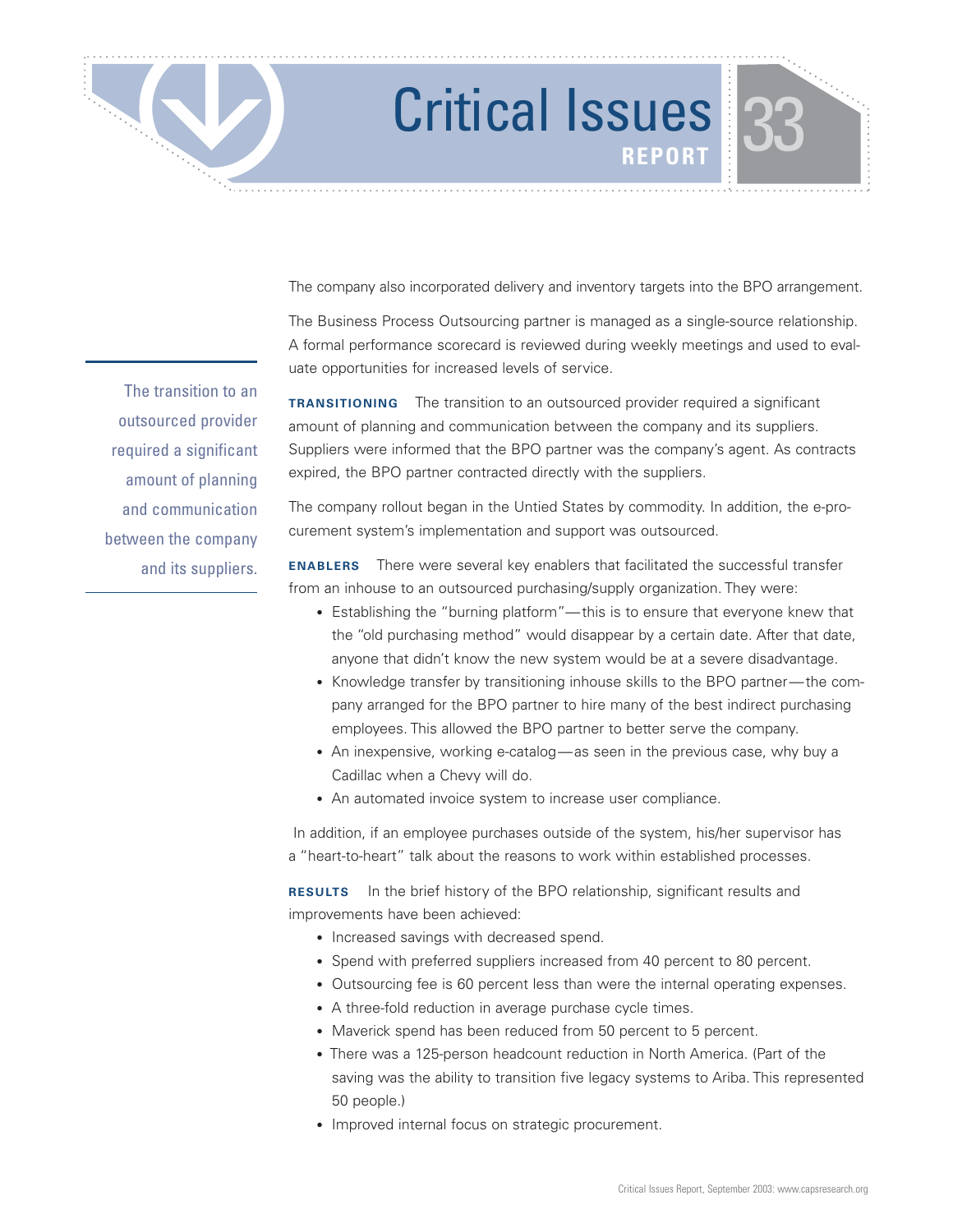

- The BPO partner was able to leverage the company's spend with existing clients to further increase cost savings. Effects are similar to the creation of a marketplace.
- End user satisfaction has increased.

Deciding that drastic times called for drastic measures, the company's strategic sourcing group made the bold decision to outsource its indirect purchasing department. In doing so, it achieved some very incredible results in a very short period of time. In less than one year, this company was able to achieve the results some companies have spent years attempting to achieve.

However, the company now may be at the mercy of its BPO relationship. The attendees at the meeting raised several questions in this vein. Primarily, other strategic sourcing professionals were concerned with the BPO partner's ability to maintain a high level of service once it has a larger customer base. In addition, the switching costs associated with changing BPO partners are so large that the BPO partner could significantly raise prices over the life of the relationship. Lastly, some members wondered if the now smaller sourcing organization would be capable of fully overseeing the BPO partner's activities and recognizing fraud if it occurred.

**CONCLUSIONS** Indirect spend is fast becoming one of the more important topics in purchasing/supply. This white paper highlights the challenges associated with indirect spend and some methods that are currently being used to strategically manage and control these costs.

The four cases and the group discussions that followed identified nine enabling tactics that can help a company better manage its indirect spend. The nine enabling tactics are:

- 1. Zero-Based Budgeting
- 2. Pre-Budget Savings
- 3. Organizational Structure
- 4. Accounts Payable part of Purchasing/Supply
- 5. Training Power Users
- 6. Supplier Managed E-Catalogs
- 7. Commodity Coding for Indirect Spend
- 8. One Commodity Team for a Large Supplier
- 9. Outsourcing Indirect Sourcing

In less than one year, this company was able to achieve the results some companies have spent years attempting to achieve.